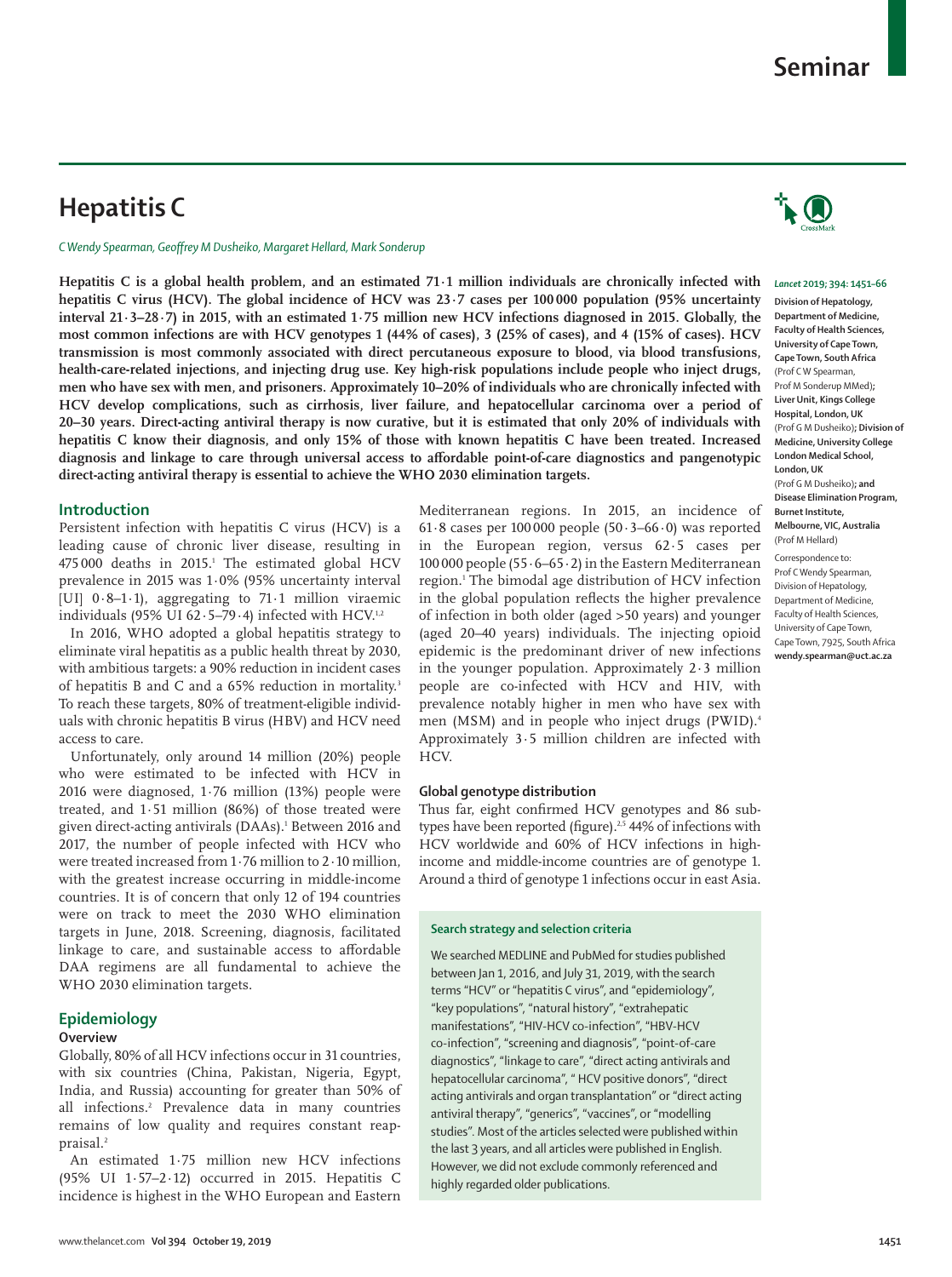

## *Figure:* **HCV genotype distribution**

HCV genotype distribution by GBD region (A) and genotype proportion and total number of infections (represented by size of circle) in GBD regions (B). Reproduced from Polaris Observatory HCV Collaborators<sup>2</sup> by permission of Elsevier. HCV=hepatitis C virus. GBD=Global Burden of Disease.

Genotype 3 infections are more common in lower-middleincome countries (LMICs) than in high-income, uppermiddle-income, and low-income countries, and they account for 25% of all HCV infections; around 75% of infections with HCV genotype 3 occur in south Asia.

Genotype 4 infections constitute 15% of all HCV infections and they are most common in north Africa and the Middle East.<sup>2</sup> Genotype 2 and 6 infections occur largely in east Asia.<sup>6</sup> Genotypes 5, 7, and 8 comprise less than 1% of global HCV infections, with most cases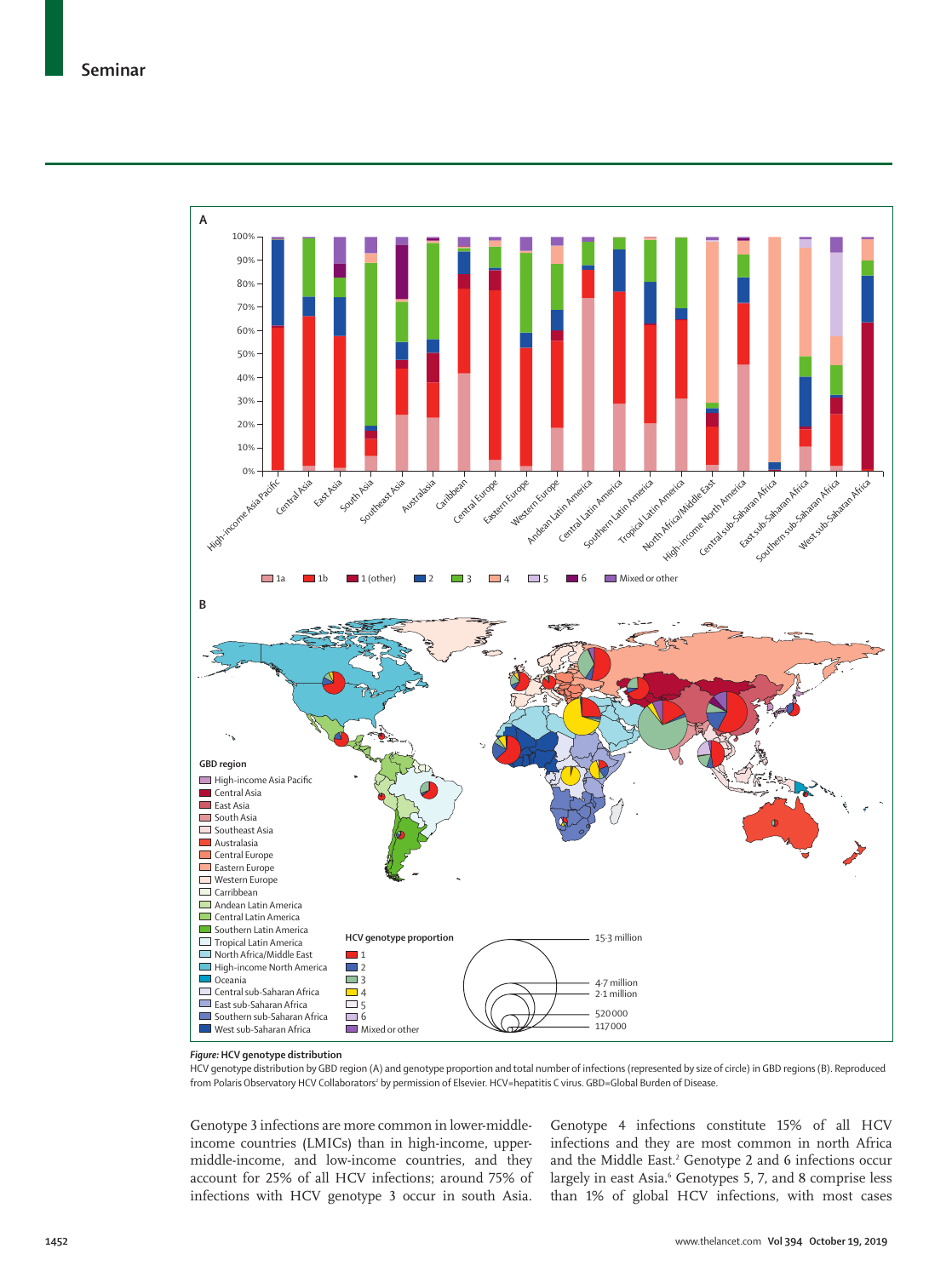|                                                                                                                       | Formulation                                                                          | Dosage                   |
|-----------------------------------------------------------------------------------------------------------------------|--------------------------------------------------------------------------------------|--------------------------|
| Pangenotypic drugs or drug combinations                                                                               |                                                                                      |                          |
| Sofosbuvir (NS5B polymerase inhibitor)                                                                                | Tablets containing 400 mg sofosbuvir                                                 | One tablet once daily    |
| Daclatasvir (NS5A inhibitor)                                                                                          | Tablets containing 60 mg daclatasvir                                                 | One tablet once daily    |
| Sofosbuvir (NS5B polymerase inhibitor) and velpatasvir (NS5A inhibitor)                                               | Tablets containing 400 mg sofosbuvir and 100 mg velpatasvir                          | One tablet once daily    |
| Sofosbuvir (NS5B polymerase inhibitor) and daclatasvir (NS5A inhibitor)                                               | Tablets containing 400 mg sofosbuvir and 60 mg daclatasvir                           | One tablet once daily    |
| Sofosbuvir (NS5B polymerase inhibitor), velpatasvir (NS5A inhibitor), and voxilaprevir<br>(NS3/4A protease inhibitor) | Tablets containing 400 mg sofosbuvir, 100 mg velpatasvir, and 100 mg<br>voxilaprevir | One tablet once daily    |
| Glecaprevir (NS3-4A protease inhibitor) and pibrentasvir (NS5A inhibitor)                                             | Tablets containing 100 mg glecaprevir and 40 mg pibrentasvir                         | Three tablets once daily |
| Genotype-specific drugs or drug combinations                                                                          |                                                                                      |                          |
| Sofosbuvir (NS5B polymerase inhibitor) and ledipasvir (NS5A inhibitor) for genotypes 1, 4,<br>5, and $6$              | Tablets containing 400 mg sofosbuvir and 90 mg ledipasvir                            | One tablet once daily    |
| Grazoprevir (NS3/4A protease inhibitor) and elbasvir (NS5A inhibitor) for genotypes 1, 4,<br>and 6                    | Tablets containing 100 mg grazoprevir and 50 mg elbasvir                             | One tablet once daily    |
| NS=non-structural protein.                                                                                            |                                                                                      |                          |
| Table 1: Hepatitis C virus and direct-acting antiviral classes, formulations, and dosages                             |                                                                                      |                          |

originating in southern and central sub-Saharan Africa.<sup>6</sup> HCV genotypes and subtypes respond differently to available therapies (table 1).7

## **Transmission**

HCV transmission typically requires direct percutaneous exposure to blood via blood transfusions, health-carerelated parenteral administrations, or injecting drug  $use.<sup>1,8,9</sup>$ 

Unsafe medical practices, particularly in LMICs, are a key risk factor underpinning the high HCV prevalence (ie, a national HCV prevalence of  $>1\%$ ) in Egypt,<sup>10</sup> India,<sup>11</sup> and other parts of Asia.<sup>2,12</sup> Iatrogenic transmission, caused by poor infection control and inadequate screening of blood and blood product donations to ensure safety of blood supplies, remains a risk in some LMICs.13 PWID represent a continuing reservoir of the hepatitis C epidemic worldwide.<sup>14</sup> PWID and iatrogenic transmission are the most common sources of hepatitis C in Pakistan, Georgia, and parts of India.15–17

Sexual transmission of HCV has emerged as a risk factor for HCV infection since 2000, particularly in HIV-positive MSM in Europe, north America, and Asia.18 Concomitant injecting drug use in HIV-positive MSM further increases their risk of contracting HCV.19 The likelihood of contracting HCV and HIV is also increased by behavioural risk factors, such as receptive intercourse without a condom, fisting, and group sex, and biological risk factors, such as concurrent ulcerative sexually transmissible infections and individuals with HIV infection and a high HCV viral load.<sup>20</sup> Incident infection in HIV-negative MSM remains infrequent but it is most commonly associated with injecting drug use. Increasing the uptake of pre-exposure prophylaxis by HIV-negative MSM might increase the risk of HCV infection.<sup>21</sup>

Apart from in cases of co-infection with HIV, sexual transmission of HCV is rarely observed in serodiscordant couples. In a study<sup>22</sup> of monogamous heterosexual couples, attributable HCV prevalence was estimated at 0·6%, based on genotype concordance.

Mother-to-infant transmission occurs from 6% of monoinfected mothers and 11% of mothers with HCV and HIV co-infection to their newborn babies.<sup>23</sup> The mode of delivery and type of feeding do not influence vertical transmission in monoinfected women. Other reported routes include tattooing and traditional scarification, which are attributable risk factors in some sub-Saharan African countries.24 Renal haemodialysis units with suboptimal universal precautions and prisons (which encompass several routes of transmission) also pose transmission risks.<sup>25</sup>

## **Key populations**

#### *Prevention*

Primary prevention interventions for HCV remain paramount,<sup>26</sup> and strengthening of health systems is essential.<sup>1</sup> Screening of blood supplies, safe injections, reducing unnecessary parenteral medications, staff training, and proper waste management all prevent iatrogenic transmission.<sup>9</sup>

Harm-reduction interventions, including needle and syringe programmes and the provision of opioid substitution therapy, reduce the incidence of primary infection and reinfection among PWID.<sup>27</sup> Despite data showing the efficacy and cost-effectiveness of opioid substitution therapy and needle and syringe programmes, these strategies remain illegal, unavailable, or are limited in scale in some countries.<sup>28,29</sup> The criminalisation of drugs reduces access to opioid substitution therapy, needle and syringe programmes, and DAA therapy by PWID. Only 60 of more than 10 000 prisons worldwide provide needle and syringe programmes, and 52 countries provide opioid substitution therapy in prisons.30,31 Behavioural interventions have been shown to prevent HCV transmission in MSM.32 A HCV transmission model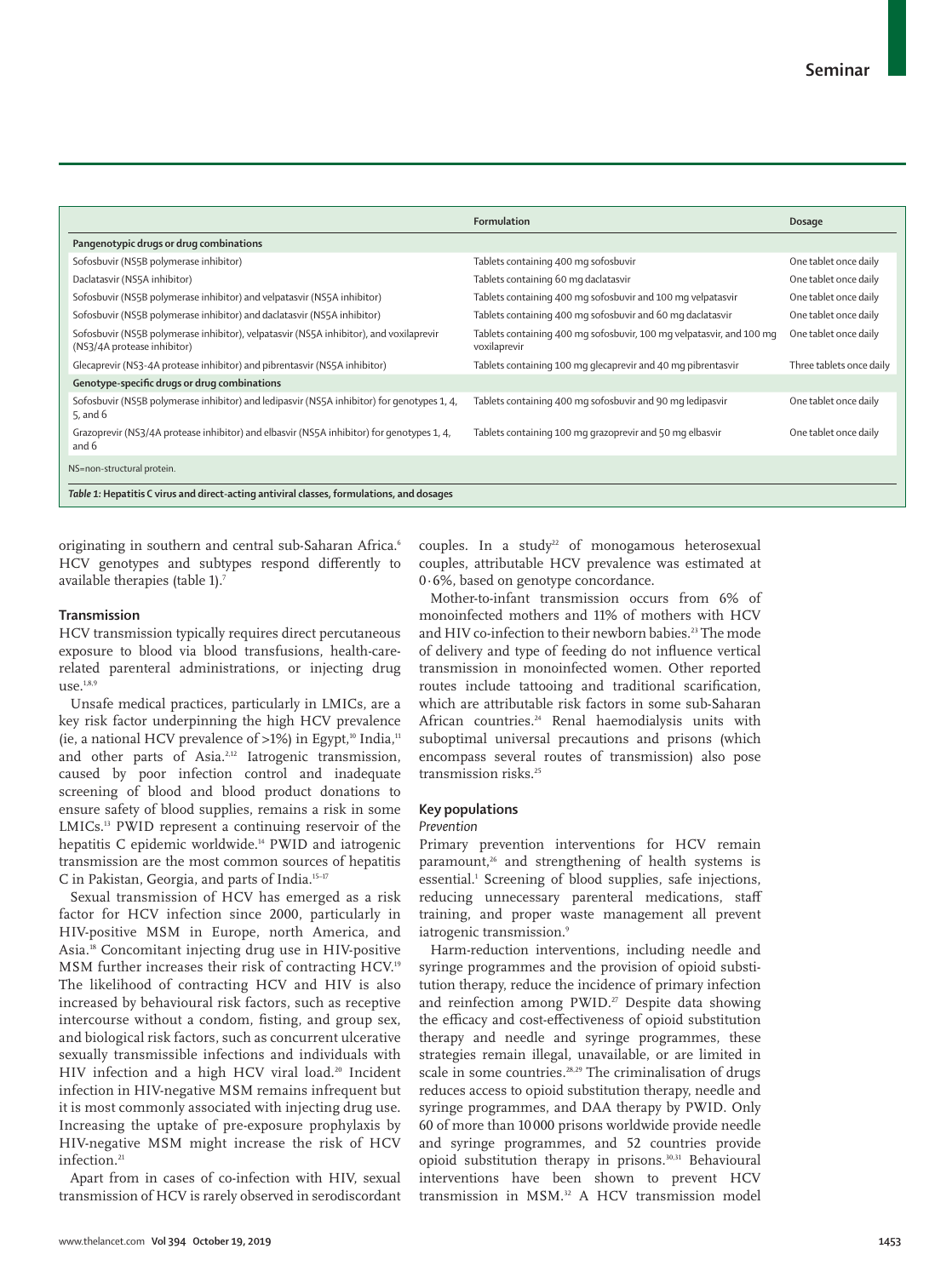parameterised with data from the Swiss HIV Cohort<sup>32</sup> has shown that reducing high-risk behaviour associated with HCV transmission would be the most effective intervention for controlling the HCV epidemic in MSM infected with HIV, even if this was not accompanied by an increase in treatment uptake or efficacy.

#### *Treatment as prevention: breaking the cycle of infection*

Treatment as prevention has shown benefits in achieving microelimination of HCV in prison settings and rural villages in Egypt and has enabled HCV to be almost eradicated in Iceland.<sup>33,34</sup> Additionally, the incidence, prevalence, and sequelae of hepatitis C have been reduced in several countries, including Scotland,<sup>35</sup> Portugal,<sup>36</sup> and Egypt.<sup>37</sup> The success of treatment as prevention depends on treatment coverage<sup>38,39</sup> and benefits from the rapid scale-up of DAA therapy.<sup>40,41</sup> Primary community-based prevention efforts should accompany treatment as prevention to reduce HCV incidence and reinfection.<sup>27,41-43</sup>

## *Reinfection*

The reported rate of HCV reinfection among current PWID is 3·1 reinfections per 100 person-years (incidence rate ratio [IRR]  $6.7$ ,  $95\%$  CI  $1.9-23.5$ ), whereas the reported reinfection rate among former PWID is 1.4 reinfections per 100 person-years  $(3.7, 1.1-12.9)$ . The reinfection rates among recent and former PWID are higher than those for who do not inject drugs  $(0.3$  reinfections per 100 person-years  $[1.0]$  and are highest in individuals co-infected with HIV (5·7 reinfections per  $100$  person-years  $[1.6, 0.8-3.3]$ .<sup>44</sup> Reinfection in high-risk populations (PWID and HIVinfected MSM) is an important obstacle in HCV elimination. Harm-reduction programmes and behavioural interventions are essential components of successful microelimination programmes. Repeat treatment of reinfections is crucial to prevent ongoing transmission.

#### **Natural history**

#### **Progression of liver disease with HCV infection**

75–80% of individuals develop chronic infection after exposure to HCV; however, some surveys report a lower incidence. Cirrhosis and hepatic decompensation, which has an annualised risk of 2–5%, can develop as a result of chronic HCV infection. 15–20% of people with liver disease die during the first year following decompensation.<sup>45</sup>

## **Acute hepatitis C**

Acute hepatitis C infection is typically anicteric, and less than 25% of cases are clinically apparent. Symptoms, if present, become apparent 2–26 weeks after HCV exposure, and the acute illness lasts 2–12 weeks. Hepatitis C antibodies emerge within 12 weeks of infection; HCV RNA is detectable before anti-HCV seroconversion. A diagnosis of acute HCV after suspected exposure is confirmed with a positive HCV RNA test. Fulminant hepatitis is rare (<1%), and associated chronic hepatitis B infection, HIV co-infection, and concomitant immunosuppression are risk factors for the development of this condition.<sup>45</sup>

HCV clearance following acute infection is associated with favourable *IFNL3* (previously known as IL28B) genetic polymorphisms, being female, high alanine aminotransaminase concentrations, jaundice, a rapid decrease in HCV RNA concentrations, and high blood concentrations of interferon γ-induced protein-10 concentrations.46 Detectable HCV RNA at 12 weeks after exposure predicts chronicity of hepatitis C and indicates a requirement for treatment to prevent ongoing transmission in high-risk groups.<sup>47</sup> The HepNet Acute HCV IV study<sup>48</sup> included patients with acute HCV genotype 1 monoinfection, who were treated with ledipasvirsofosbuvir for 6 weeks. A sustained virological response (SVR) at 12 weeks after discontinuation of therapy (SVR12) was achieved in 100% of patients. Short-duration treatment for acute HCV can be considered in high-risk populations (eg, PWID and MSM) to reduce transmission. The current recommendation for shortduration treatment is 8 weeks, although the ideal duration and timing of treatment initiation has not been fully established.<sup>49-51</sup>

## **Chronic hepatitis C**

Around 10–20% of individuals with chronic HCV infection develop complications, including decompensated cirrhosis and hepatocellular carcinoma, over a period of 20–30 years. Disease progression is accelerated by higher age of acquisition, being male, obesity, high alcohol consumption, HIV co-infection, and immunosuppression.<sup>52</sup> The 5-year risk of developing hepatocellular carcinoma ranges from 1% in people with no liver fibrosis to 13% in those with cirrhosis.53 Other factors, such as hepatitis B co-infection, having diabetes, hepatic steatosis, infection with HCV genotype 3, high alcohol consumption, advanced age, lower platelet counts, being male, and possibly genetic factors, also increase an individual's risk of developing hepatocellular carcinoma.<sup>45</sup>

## **Extrahepatic manifestations**

The quality of life of patients with chronic HCV is lower than that of the general population. Extrahepatic manifestations and immune-related or inflammatory-related events occur in up to 75% of individuals with chronic HCV. These sequelae include mixed cryoglobulinaemia vasculitis, atherosclerotic cardiovascular disease, renal disease (type 1 membranoproliferative glomerulonephritis, focal segmental glomerulosclerosis, and interstitial nephritis), type 2 diabetes, lymphoproliferative disease (non-Hodgkin lymphoma and hepatosplenic T-cell lymphoma), skin disease (porphyria cutanea tarda and lichen planus), thyroid disease (Hashimoto's thyroiditis and Graves' disease), and eye disease (Mooren's ulcers and Sjögren's syndrome).<sup>54</sup>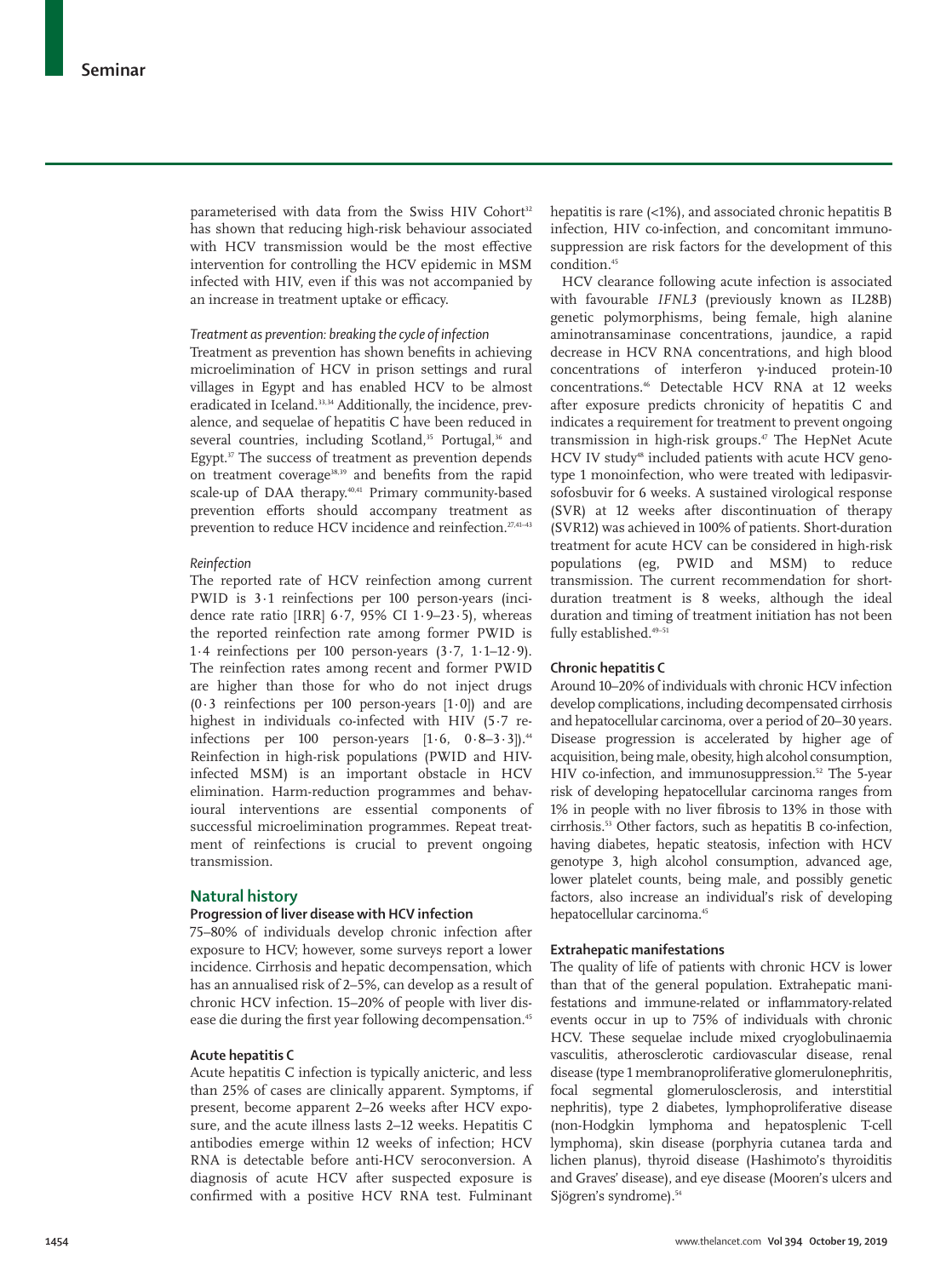# **Screening and linkage to care Screening**

Screening and linkage to treatment are fundamental prerequisites of the WHO elimination goals.<sup>55</sup> Screening approaches vary by country, and although they are guided by HCV prevalence and dominant transmission routes, the approaches can be universal or targeted (eg, screening based on birth cohort or risk factors), or a combination of the two. WHO guidelines<sup>55,56</sup> recommend that serological testing for HCV be offered to individuals in a population with high HCV prevalence or to those who have a history of HCV risk exposure. The US Centers for Disease Control and Prevention support a single HCV screening for people born between 1945 and 1965 (the so-called baby boomers), since sentinel surveys indicate that 75% of adults infected with HCV in the USA are within this birth cohort. These recommendations have been updated and strengthened to include targeted screening of at-risk groups, including individuals with at least one risk factor (panel 1).<sup>57</sup> Targeted screening would need to be directed at wider ranges of birth cohorts in Europe (1940–85), and in the Middle East and Asia (1925–95) compared with the USA.<sup>58</sup> Rates of opioid injection, particularly injection of prescription opioid pain relievers and heroin, have increased with the rate of hepatitis C infection among younger Americans (aged 18–39 years) between 2004 and 2014.<sup>59</sup> Birth-cohort screening has not taken the hepatitis C epidemic in these young opioid injection users into account, and will need to be addressed. Screening of PWID, prisoners, sex workers, MSM, the homeless, and immigrants from Africa or Asia requires reinforcement.<sup>60</sup> The scaling up of screening obligates access to affordable point-of-care diagnostics with consequent unrestricted linkage to affordable DAA therapy, particularly in LMICs. However, political, cultural, financial, and geographical barriers, which are all augmented by poor awareness and fragmented multipayer or health insurance systems, together with the burden of self-payment, can prevent access to affordable point-of-care diagnostics. Nevertheless, screening has been considered to be good value for money at specific willingness-to-pay thresholds.<sup>61,62</sup>

## **Rapid diagnostic and point-of-care testing**

A positive anti-HCV screening test result from a qualityassured laboratory-based immunoassay or rapid diagnostic test requires subsequent verification of the presence of HCV RNA or HCV core antigen (HCVcAg) in serum to confirm viraemia. Assays with a lower HCV RNA detection limit of less than 15 IU/mL are advised. HCVcAg tests with a lower detection limit of 500–3000 IU/mL are potentially useful as single-step diagnostic assays in LMICs.<sup>63</sup> Elimination of viral hepatitis requires an affordable, point-of-care, rapid diagnostic test, to facilitate test and treat programmes. Tests with a target limit of detection of approximately 1000 IU/mL or higher will identify the majority of viraemic infections.<sup>64</sup> Rapid diagnostic tests use either

## *Panel 1:* **Targeted hepatitis C virus (HCV) risk screening**

Individuals are considered at risk for HCV if they:

- have ever injected drugs, including those who have previously injected drugs but do not consider themselves drug users
- have received clotting factor concentrates, blood, and blood products before the country of residence adopted safe screening protocols and practices
- have received blood from a donor who later tested positive for HCV infection
- have required haemodialysis
- have persistently abnormal serum alanine aminotransferase levels
- were born to a mother with HCV antibodies
	- have HIV or who are co-infected with HIV and hepatitis B virus
- have had a percutaneous needle-stick injury or have had mucosal exposure to HCV-positive blood (eg, health-care, emergency medical, and public safety workers) or
- are a man who has sex with other men, is HIV-positive, or is using pre-exposure prophylaxis

fingerprick capillary whole blood or oral crevicular fluid (eg, the OraQuick HCV test; OraSure Technologies, Bethlehem, PA, USA). Dried blood spot testing with fingerprick capillary whole blood has been used for anti-HCV, HCV RNA, HCVcAg, and genotype testing.<sup>65,66</sup> WHO have prequalified two point-of-care HCV antibody tests (SD Bioline HCV test; Abbott Diagnostics, Lake Forest, IL, USA) and the OraQuick HCV Rapid Antibody Test), which are as effective as third-generation ELISA immunoassays. Xpert HCV Viral Load (Cepheid; Cepheid, Sunnyvale, CA, USA) is the only WHO prequalified HCV RNA quantification test with a linear range of less than 10–100000000 IU/mL.

## **Treatment**

#### **Effectiveness of therapy**

The primary goal of therapy is to achieve undectable HCV RNA—or an SVR—12 weeks (SVR12) or 24 weeks (SVR24) after the end of therapy, and is judged on the basis of a sensitive molecular assay with an acceptable lower limit of quantification.<sup>67</sup> Concordance between SVR12 and SVR24 surpasses 99%. $\degree$  If a less sensitive HCV RNA test method or HCVcAg is used, SVR24 should be confirmed.51,63 SVR is associated with improved liverrelated and all-cause morbidity and mortality, and it is also associated with improvements in quality of life, and cardiovascular, renal, and metabolic diseases.<sup>68,69</sup> Although the risk of hepatocellular carcinoma is reduced in people with advanced fibrosis and cirrhosis, those with advanced fibrosis (ie, those with a METAVIR score of ≥F370) or cirrhosis require continued surveillance for hepatocellular carcinoma.<sup>71</sup>

#### **Who should be treated?**

The two major liver societies (the American Association for the Study of Liver Diseases and the European Association for the Study of the Liver) agree in recommending that all treatment-naive and treatmentexperienced individuals who are infected with HCV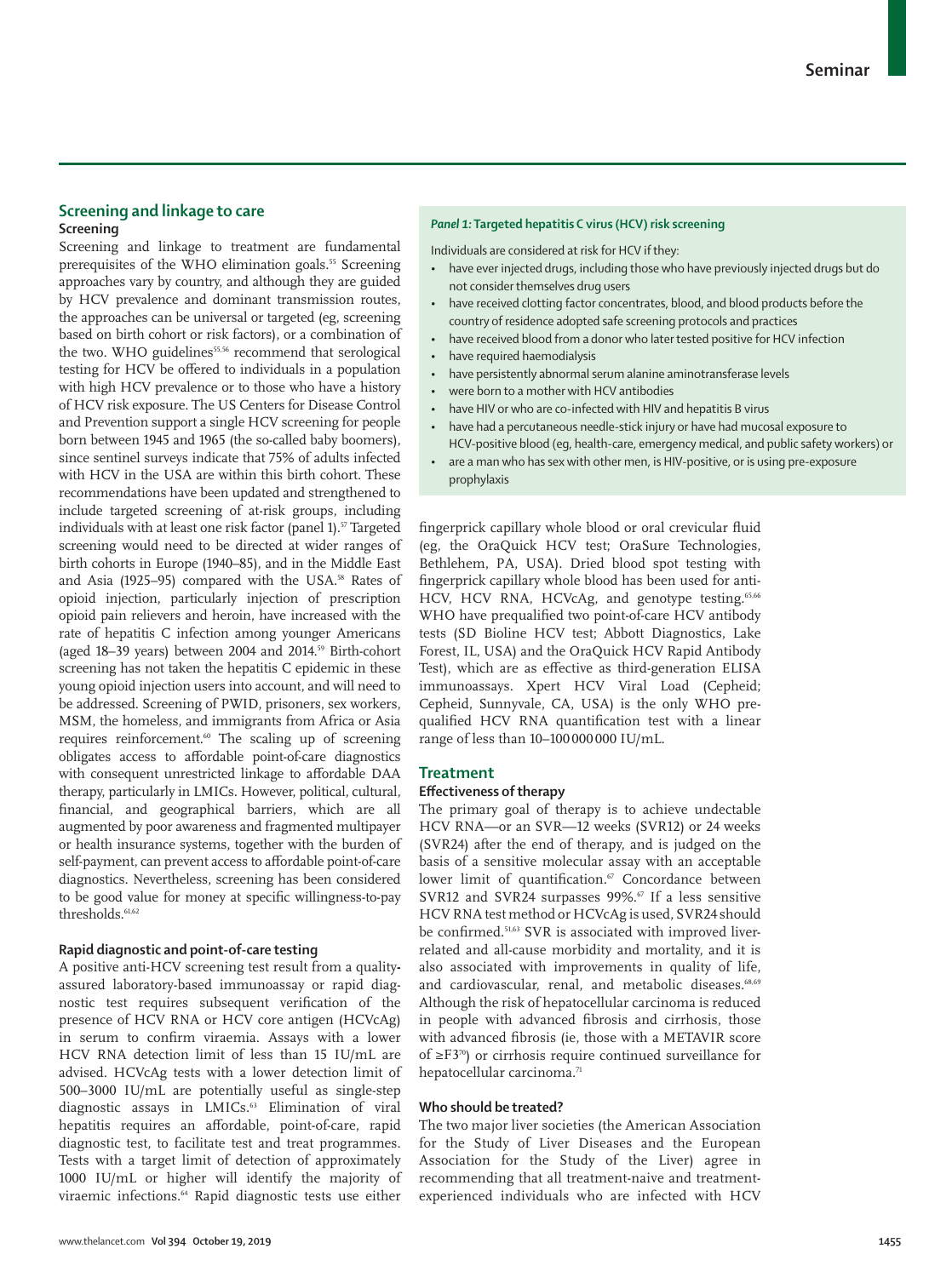should be offered treatment. The only exceptions to this recommendation are in people with a life expectancy of 1 year or less and those whose disease is not remediable either by DAA therapy or liver transplantation.<sup>51,72</sup> Treatment should be expedited in patients with substantial fibrosis (a METAVIR score of F2 or F3) or cirrhosis (a METAVIR score of F4), high-risk populations, those with extrahepatic manifestations, and recipients of liver transplants. Women of childbearing age who are trying to conceive and patients receiving haemodialysis should access treatment as a priority.

Interferon-free DAA regimens are the primary treatment option and, where possible, ribavirin should be omitted. Standard DAA regimens are appropriate for both treatment-naive and treatment-experienced individuals (patients who have received pegylated interferon and ribavirin; pegylated interferon, ribavirin, and sofosbuvir; or sofosbuvir and ribavirin regimens).<sup>51,72</sup>

## **Assessing liver fibrosis**

Staging fibrosis to measure cirrhosis is important for determining the potential duration and choice of DAA regimen, and the need for surveillance for hepatocellular carcinoma and endoscopy after therapy. Liver biopsy is costly, invasive, subject to sampling error and inter-reader variability, and is impractical for rapid linkage to care. Non-invasive methods to stage liver fibrosis, such as serum biomarkers or liver stiffness measurement (LSM), are preferred. These non-invasive methods include: vibration-controlled transient elastography (eg, FibroScan, Echosens, Paris, France), for which the suggested cutoffs are  $10.0$  kPa for F3 and at least  $12.5$  kPa for F4;<sup>73</sup> shearwave elastography (eg, Airexplorer; SuperSonic Imagine, Aix-en-Provence, France), for which the suggested cutoffs are 9 kPa for F3 and greater than 13 kPa for F4; and acoustic radiation force impulse elastography, for which the cutoffs are  $1.60-2.17$  m/s for F3 and 2·19–2·67 m/s for F4. Postprandial determinations, high alanine aminotransferase concentrations, hepatic congestion, or obesity can influence the results. The cost of LSM technology means that this procedure can be unaffordable in many LMICs.

Biomarkers offer a more cost-effective, simple, and readily available alternative to staging liver fibrosis, which is important for enabling hepatitis C treatment in primary care clinics, especially in LMICs. The aspartate aminotransferase-to-platelet ratio index (APRI) and fibrosis-4 scores can be derived from readily available tests.74 The FibroTest (also known as FibroSure in the USA) biochemical test is a commercial assay.<sup>75</sup> Optimal cutoff values for APRI and fibrosis-4 scores stratified by aspartate aminotransferase concentrations have been proposed to predict cirrhosis,<sup>76</sup> and cutoff values for advanced fibrosis (F3) or cirrhosis (F4) have been validated. Fibrosis biomarkers and LSM are effective in confirming or excluding cirrhosis. Combining different serum biomarker tests, or biomarker tests with LSM improves the accuracy of findings.<sup>74</sup> Globally, the APRI score is a commonly used initial fibrosis screen (a score of ≥1 indicates possible liver fibrosis, and a score of ≥2 indicates cirrhosis).

## **HCV genotype testing**

The HCV genotype, treatment history, and severity of liver disease collectively determine the optimal DAA regimen for an individual. Pangenotypic DAA regimens preclude the need for expensive genotype testing, and with prices of less than US\$60 per cure in some countries, $\pi$  these regimens simplify drug procurement and supply chains. Differentiating HCV subtypes is warranted if treatment is specified by subtype. Reliable genotyping assays (preferably those that detect the corecoding regions or the *NS5B*-coding regions of HCV) are required.78

#### **Role of HCV resistance testing**

Basic population (Sanger sequencing) or deep sequencing can be done to detect resistance to DAAs**,** but the availability of these assays is scarce. Some commercial HCV resistance testing assays (all of which are Sanger sequencing-based) are available, but these assays are not standardised.<sup>79</sup> Several treatment regimens are more successful in patients with a baseline resistance-associated substitution (RAS). The American Association for the Study of Liver Diseases recommends baseline testing for the non-structural protein-5A (NS5A) Tyr93His RAS (commonly referred to as Y93H) in genotype 3 cirrhotic patients. If the NS5A Tyr93His RAS is present, ribavirin should be added to the sofosbuvir–velpatasvir regimen, or the sofosbuvir– velpatasvir–voxilaprevir regimen should be used to maintain a SVR of greater than 95%.<sup>72</sup> Similar guidance for baseline RAS assessment exists if using elbasvir– grazoprevir for patients with genotype 1a HCV infections. Where available, RAS testing should guide individualised choice of retreatment regimens, especially if NS5A inhibitors were previously used. However, given the efficacy of new triple combination salvage regimens, RAS testing might not be required.<sup>72</sup>

## **Mechanisms of action of DAAs**

HCV is a positive-strand RNA virus encoding a single polyprotein, which is subsequently cleaved by cellular and viral proteases into three N-terminal structural proteins and seven non-structural proteins. DAAs target the NS3/4A serine protease, the NS5A replicase and assembly moiety, and the NS5B RNA-dependent polymerase.<sup>80</sup> Early limitations of first-generation NS3 protease inhibitors, including class-specific adverse effects and a low genetic barrier, have been overcome by second-generation and third-generation pangenotypic protease inhibitors. Protease inhibitors include the suffix, -previr. NS5A inhibitors target the NS5A multifunctional protein, which has no enzymatic activity but has dual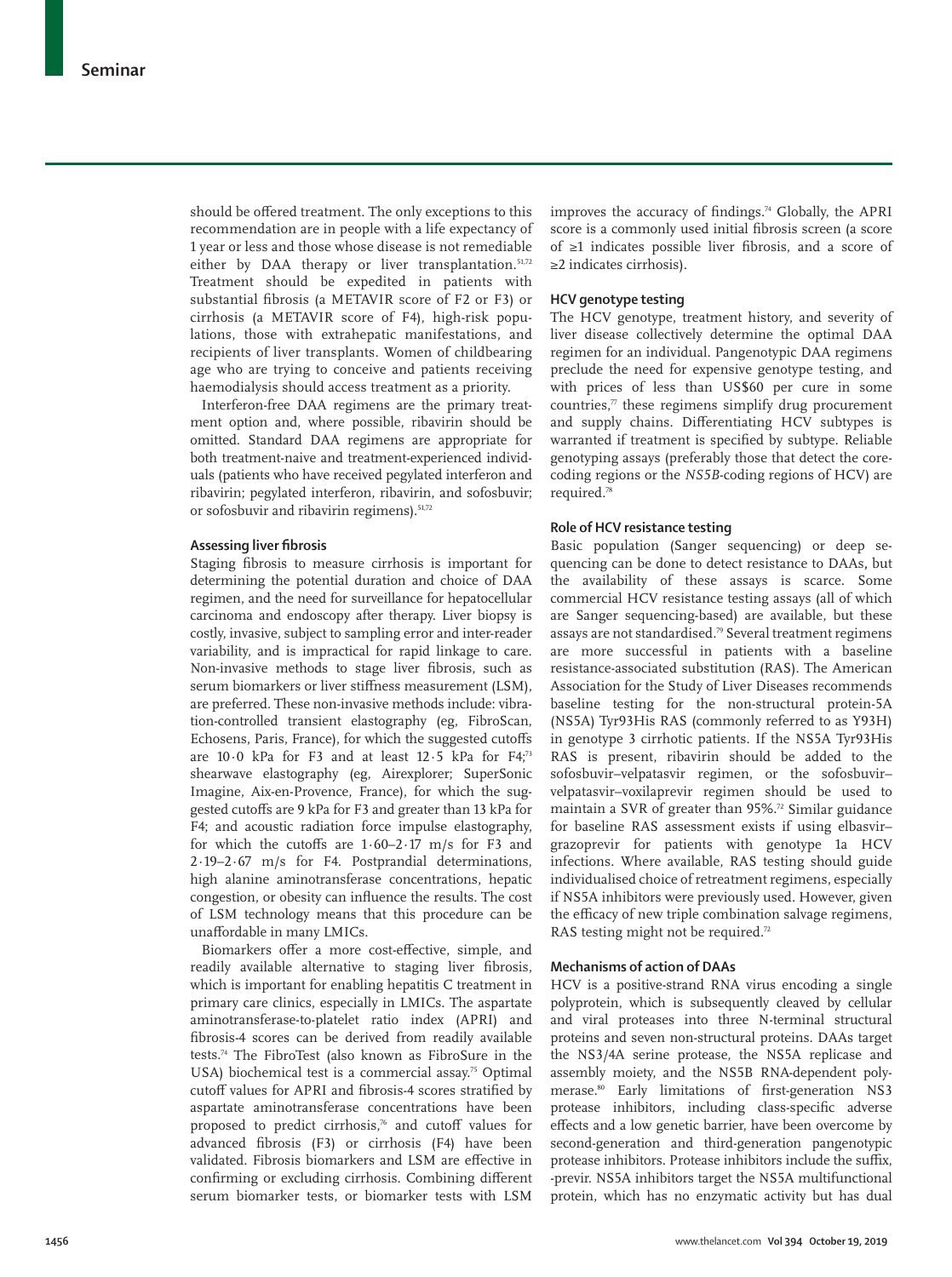mechanisms of action, including replication of the genomic RNA, and assembly of virus particles. NS5A inhibitors are potent inhibitors of HCV replication (at picomolar concentrations); however, they can select for NS5A resistance variants. NS5A inhibitors include the suffix, -asvir. Two subclasses of NS5B inhibitors have been developed: an allosteric non-nucleoside inhibitor (dasabuvir) that binds to the enzyme to block its catalytic activity, and the nucleotide sofosbuvir, a nucleoside analogue chain terminator. Sofosbuvir confers a high barrier to resistance. NS5B polymerase inhibitors include the suffix, -buvir.

## **Choice of DAA regimen**

#### *Overview*

The range of DAA regimens, dosages, and drug formulations for non-cirrhotic or compensated cirrhotic, treatment-naive or treatment-experienced, HCV-monoinfected individuals are shown in tables 1 and 2. Several groups, including WHO, provided updated guidance on HCV treatment in 2018.<sup>51,72,78</sup> The chosen DAA regimen is primarily dependent upon available virological data, accessibility, and  $cost.\n$ 7,78} Similarly, the choice between originator drugs or cheaper generic drugs depends on access and availability. Enough data now support the equal efficacy of originator and generic therapies.<sup>81,82</sup>

## *Sofosbuvir–velpatasvir*

Sofosbuvir–velpatasvir is an effective pangenotypic regimen with real-world experience and supporting data from a series of ASTRAL registration studies.<sup>83,84</sup> 95–100% of patients with genotype 1–6 infections given sofosbuvir and velpatasvir for 12 weeks achieved SVR12.85-87 Of those with genotype 3 disease, 91% of treatment-experienced patients without cirrhosis and 89% of treatment-experienced patients with cirrhosis achieved an SVR12.88 Impaired responses to sofosbuvirvelpatasvir were seen in patients with baseline NS5A RASs (84–88%) compared with patients without baseline RASs (97%).<sup>84</sup> A controlled trial of sofosbuvir-velpatasvir showed a benefit of ribavirin in patients with baseline NS5A Tyr93His RASs. If RAS testing is unavailable, ribavirin should be added to the regimen for patients with genotype 3 infections that have cirrhosis, or an alternative combination of sofosbuvir–velpatasvir–voxilaprevir is recommended.89

## *Sofosbuvir–ledipasvir*

Sofosbuvir–ledipasvir is a specific regimen for patients with genotype 1, 4, 5 and 6 infections. The ION-1 to ION-4 studies,90–94 pooled data analyses, and real-world data support the efficacy of this regimen, with reported SVRs in 94–99% of participants. Post-hoc analysis and real-world studies indicate that 8 weeks of treatment is sufficient for treatment-naive patients without cirrhosis.91–93 Similarly high proportions of patients who were co-infected with genotype 1 or 4 and HIV achieved an SVR.94 Less data have been accrued in patients infected with genotypes 4, 5, and 6, but the proportion attaining SVR is similar.<sup>95-97</sup> Ledispavir has reduced invitro activity against genotype 6e, but there are some data to show that this activity does not affect the SVR12.<sup>98</sup> Newer non-1a and non-1b subtypes, genotype 4r subtypes reported in sub-Saharan Africa, and the genotype 3b subtype, contain resistance-associated polymorphisms at positions 28–32 in the NS5A region that reduce susceptibility to first-generation NS5A inhibitors, including ledipasvir and daclatasvir. In a Rwandan study<sup>99</sup> of patients infected with genotype 1 and genotype 4 HCV, 56% of patients with genotype 4r, which was present in 16% of study participants, attained an SVR12. Data from the French DAA treatment programme suggests a similar result.<sup>100</sup> The optimal regimen for these distinct subtypes is uncertain.<sup>101</sup> Use of second-generation NS5A inhibitors with an additional protease inhibitor might be required for patients with non-1a and non-1b subtypes and genotype 4r HCV infections.100,102

#### *Sofosbuvir–daclatasvir*

Generic sofosbuvir and daclatasvir are widely used in LMICs. A phase  $2b^{103}$  and phase  $3^{104}$  trial in treatmentnaive and treatment-experienced patients who were monoinfected with genotypes 1–4 or co-infected with HIV were given sofosbuvir-daclatasvir for 12 or 24 weeks with or without ribavirin. The results showed similar proportions of patients achieving SVR12 (>95%) in monoinfected and HIV co-infected patients. Lower proportions of patients achieving SVR12 were found in those with more advanced disease and in treatmentnaive and treatment-experienced patients with HCV genotype 3 and cirrhosis.105,106 Data from observational studies<sup>107,108</sup> found that 88% of patients with genotype 5 and 92% of those with genotype 6 who were administered this regimen achieved SVR12. Extensive real-world data from Egypt show high efficacy of the sofosbuvir–daclatasvir regimen for genotype 4a infections.109 Despite the low cost of the generic regimen, efficacy of this first-generation NS5A inhibitor in patients infected with non-1a, non-1b, non-4a or non-4d subtypes might be similarly less effective.

## *Glecaprevir–pibrentasvir*

The SURVEYOR-I, SURVEYOR-II, the ENDURANCE (1, 2, 3, 5, and 6), CERTAIN-2, and the EXPEDITION (2 and 8) clinical trial $s<sup>110,111</sup>$  have shown more than 97% efficacy of the pangenotypic protease inhibitor, glecaprevir, and the NS5A inhibitor, pibrentasvir. Realworld data<sup>112</sup> show that 96.7% of patients without cirrhosis achieved SVR12 with 8 weeks of treatment, but only when treatment-experienced patients with genotype 3 infections were excluded. In the ENDURANCE-3 trial, SVR12 was attained by 95% of people following 8 weeks of treatment in treatment-naive patients without cirrhosis who were infected with genotype 3.<sup>113</sup> Treatment-naive or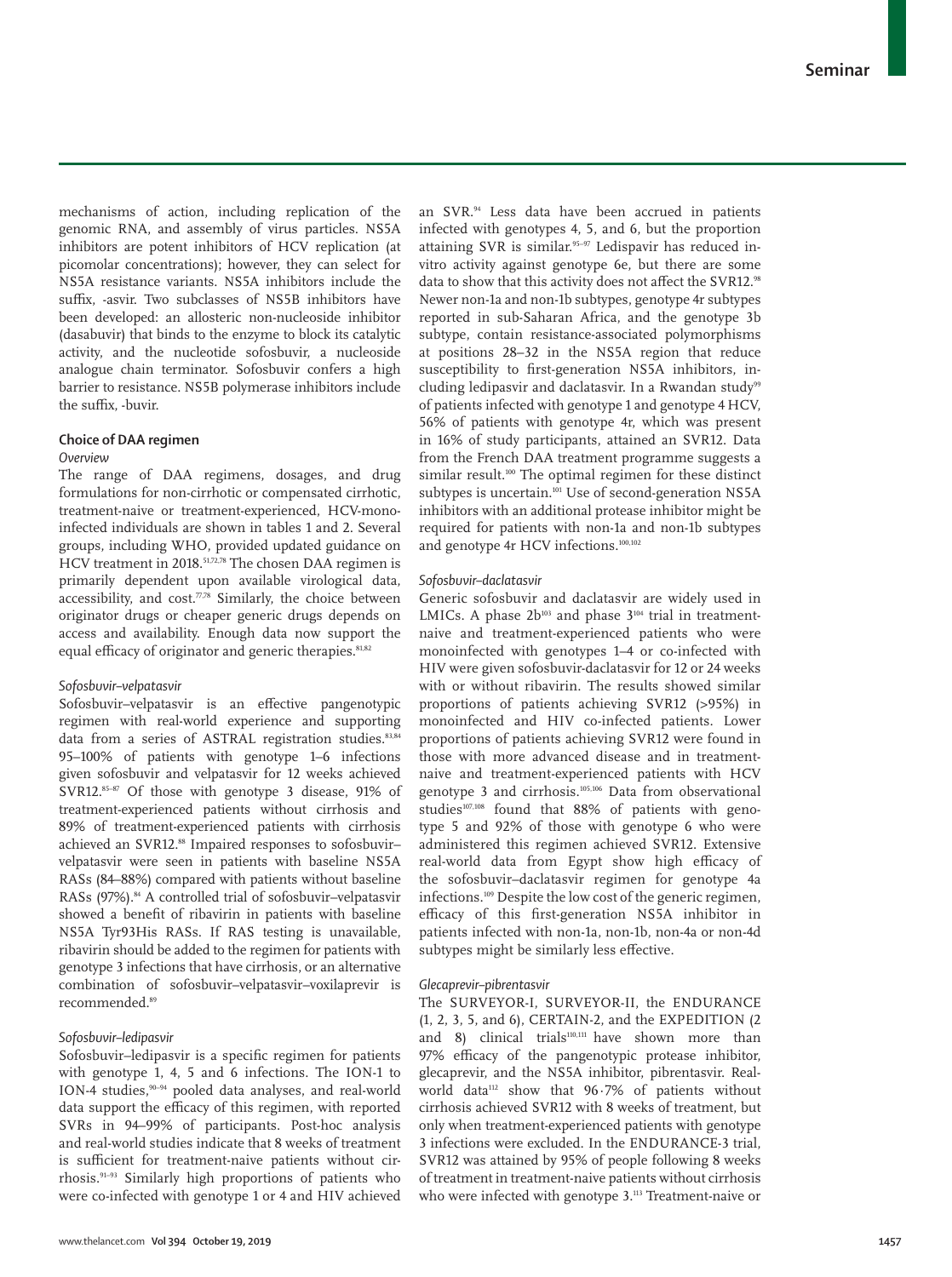|                                          | Sofosbuvir-velpatasvir<br>(weeks) | Sofosbuvir-ledipasvir<br>(weeks) | Sofosbuvir-daclatasvir<br>(weeks) | Glecaprevir-pibrentasvir<br>(weeks) | Grazoprevir-elbasvir<br>(weeks) |  |  |
|------------------------------------------|-----------------------------------|----------------------------------|-----------------------------------|-------------------------------------|---------------------------------|--|--|
| Patients without cirrhosis*              |                                   |                                  |                                   |                                     |                                 |  |  |
| Genotype 1a                              |                                   |                                  |                                   |                                     |                                 |  |  |
| Naive                                    | 12                                | $8 - 12$ †                       | 12                                | 8                                   | 12 <sup>†</sup>                 |  |  |
| Experienced                              | 12                                | $12\$                            | 12                                | 8                                   | 12 <sup>†</sup>                 |  |  |
| Genotype 1b                              |                                   |                                  |                                   |                                     |                                 |  |  |
| Naive                                    | 12                                | $8 - 12$ †                       | 12                                | 8                                   | 8 or 12¶                        |  |  |
| Experienced                              | 12                                | 12                               | 12                                | 8                                   | 12                              |  |  |
| Genotype 2                               |                                   |                                  |                                   |                                     |                                 |  |  |
| Naive                                    | 12                                | $\ddot{\phantom{a}}$             | 12                                | 8                                   | $\ddot{\phantom{0}}$            |  |  |
| Experienced                              | 12                                | $\ddot{\phantom{a}}$             | 12                                | 8                                   |                                 |  |  |
| Genotype 3                               |                                   |                                  |                                   |                                     |                                 |  |  |
| Naive                                    | 12                                | $\ddot{\phantom{0}}$             | 12                                | 8                                   |                                 |  |  |
| Experienced                              | 12                                | $\ddot{\phantom{0}}$             | 12                                | 12                                  |                                 |  |  |
| Genotype 4                               |                                   |                                  |                                   |                                     |                                 |  |  |
| Naive                                    | 12                                | 12                               | 12                                | 8                                   | 12 <sup>†</sup>                 |  |  |
| Experienced                              | 12                                | $12\$                            | 12                                | 8                                   | ä,                              |  |  |
| Genotype 5                               |                                   |                                  |                                   |                                     |                                 |  |  |
| Naive                                    | 12                                | 12                               | 12                                | 8                                   |                                 |  |  |
| Experienced                              | 12                                | $12\$                            | 12                                | $\,8\,$                             |                                 |  |  |
| Genotype 6                               |                                   |                                  |                                   |                                     |                                 |  |  |
| Naive                                    | 12                                | 12                               | 12                                | 8                                   |                                 |  |  |
| Experienced                              | 12                                | $12\$                            | 12                                | 8                                   |                                 |  |  |
| Patients with compensated cirrhosis   ** |                                   |                                  |                                   |                                     |                                 |  |  |
| Genotype 1a                              |                                   |                                  |                                   |                                     |                                 |  |  |
| Naive                                    | 12                                | 12                               | 12                                | 12                                  | 12 <sup>†</sup>                 |  |  |
| Experienced                              | 12                                | 12                               | 12                                | 12                                  | 12 <sup>†</sup>                 |  |  |
| Genotype 1b                              |                                   |                                  |                                   |                                     |                                 |  |  |
| Naive                                    | 12                                | 12                               | 12                                | 12                                  | 12                              |  |  |
| Experienced                              | 12                                | 12                               | 12                                | 12                                  | 12                              |  |  |
| Genotype 2                               |                                   |                                  |                                   |                                     |                                 |  |  |
| Naive                                    | 12                                | ä,                               | 12                                | 12                                  |                                 |  |  |
| Experienced                              | 12                                | $\ddots$                         | 12                                | 12                                  |                                 |  |  |
| Genotype 3                               |                                   |                                  |                                   |                                     |                                 |  |  |
| Naive                                    | 12++                              | $\ddotsc$                        | 12                                | 12                                  | $\ddot{\phantom{0}}$            |  |  |
| Experienced                              | 12++                              | ä,                               | 12                                | 16                                  |                                 |  |  |
| Genotype 4                               |                                   |                                  |                                   |                                     |                                 |  |  |
| Naive                                    | 12                                | 12                               | 12                                | 12                                  | 12 <sup>†</sup>                 |  |  |
| Experienced                              | 12                                | 12                               | 12                                | 12                                  | $\ldots$                        |  |  |
| Genotype 5                               |                                   |                                  |                                   |                                     |                                 |  |  |
| Naive                                    | 12                                | 12                               | 12                                | 12                                  |                                 |  |  |
| Experienced                              | 12                                | 12                               | 12                                | 12                                  |                                 |  |  |
| Genotype 6                               |                                   |                                  |                                   |                                     |                                 |  |  |
| Naive                                    | 12                                | 12                               | 12                                | 12                                  | $\ldots$                        |  |  |
| Experienced                              | 12                                | 12                               | 12                                | 12                                  | $\ldots$                        |  |  |

Sofosbuvir-velpatasvir, sofosbuvir-daclatasvir, and glecaprevir-pibrentasvir are pangenotypic regimens. Treatment-experienced HCV monoinfected patients include those previously treated with pegylated interferon and ribavirin, or pegylated interferon, ribavirin, and sofosbuvir, and patients treated with sofosbuvir plus ribavirin. HCV=hepatitis C virus. \*As per WHO guidance for sofosbuvir–daclatasvir, if the patient is treatment-experienced, consider addition of ribavirin (applies to all genotypes). †8 weeks if the HCV RNA is <6000000 IU/mL and the patient is HIV-negative and not black. ‡For genotype 1a, or if genotype 1 subtyping has not been done, only use this regimen if HCV RNA is <800000 IU/mL; the same viral load threshold applies to genotype 4 infections. §Requires incorporation of weight-based ribavirin dosing. ¶Data support 8 weeks if the patient has a METAVIR fibrosis score of F0–F2, and 12 weeks if the score is F3. ||For the sofosbuvir–ledipasvir regimen, consider adding weight-based ribavirin dosing for patients with compensated cirrhosis or who are treatment-experienced (applies to all genotypes). \*\*As per WHO guidance for sofosbuvir–daclatasvir, consider adding ribavirin if the patient has compensated cirrhosis or is treatment-experienced (applies to all genotypes). ††Consider sofosbuvir–velpatasvir–voxilaprevir as an alternative if resistance-associated substitution testing is not available, or add weight-based ribavirin dosing to sofosbuvir–velpatasvir regimen.

*Table 2:* **Direct-acting antiviral therapy regimens and duration of therapy for treatment-naive or treatment-experienced patients who are monoinfected with HCV, classified by HCV genotype**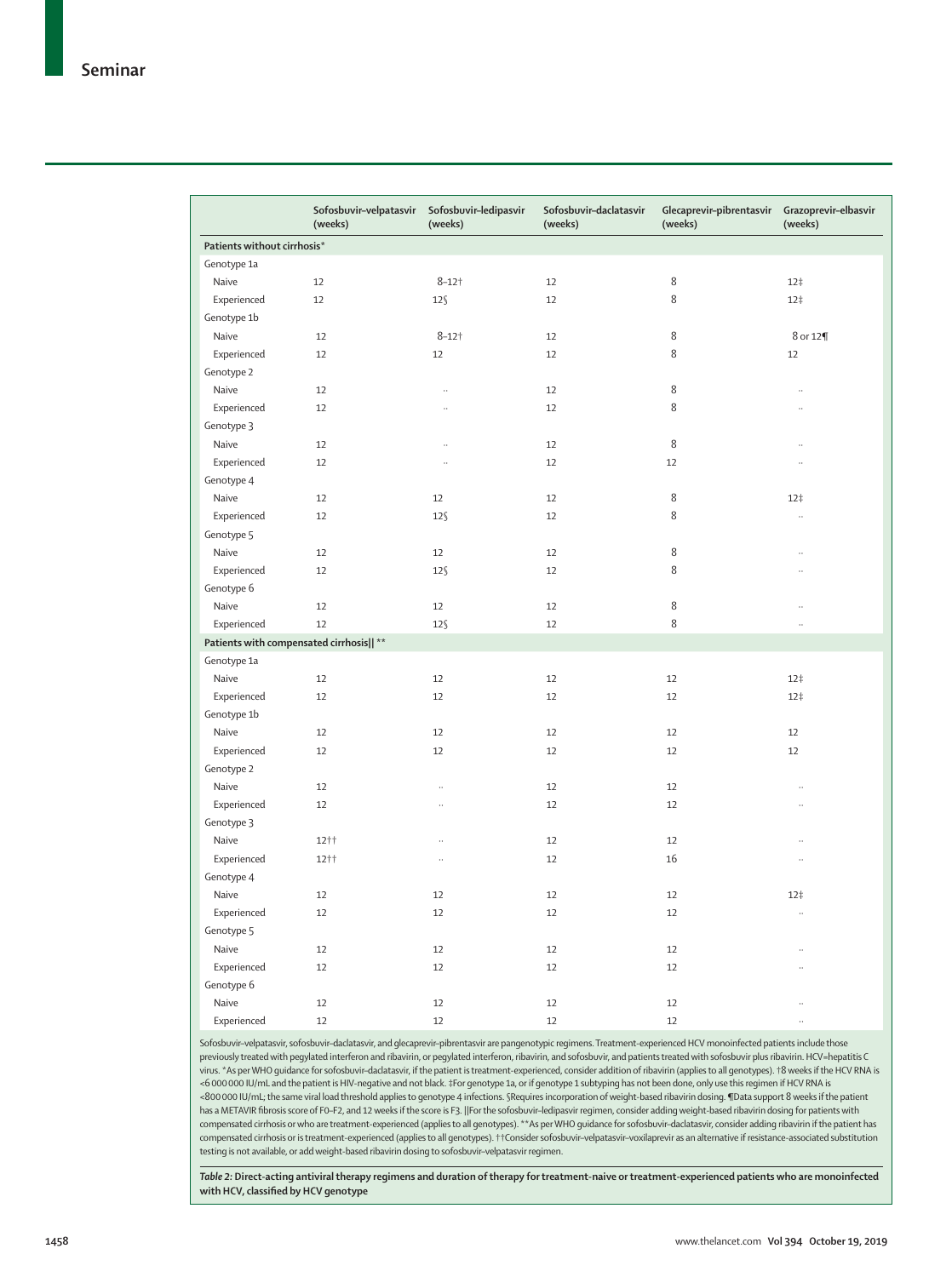treatment-experienced patients without cirrhosis can be given glecaprivir–pibrentasvir for 8 weeks, and treatmentnaive patients with cirrhosis can be given glecaprevir– pibrentasvir for 12 weeks. 95% treatment-naive patients without cirrhosis and who were infected with genotype 3 attained a SVR12 following 8 weeks of therapy. However, in a pooled analysis, 78% of patients with baseline NS5A A30K RASs achieved an SVR12. Despite this observation, the SVR12 was not influenced by the presence of the Tyr93His RAS.<sup>114</sup> A pooled analysis<sup>114</sup> suggests that treatment with glecaprevir–pibrentasvir for 16 weeks is optimal for treatment-experienced patients with cirrhosis and who are infected with genotype 3.

## *Grazoprevir–elbasvir*

Grazoprevir and elbasvir are only given to patients with genotype 1, 4, and 6 infections.<sup>115</sup> After 12 weeks of grazoprevir–elbasvir treatment in patients with genotype 1b infections, 97% of patients showed an SVR.116 Scant data support 8 weeks of therapy in patients with genotype 1b infections and a fibrosis score of F2 or lower.117 The presence of baseline RASs or HCV RNA concentrations greater than 800000 IU/mL markedly reduced the proportion of patients attaining SVR12 in those infected with genotype 1a, whereas cirrhosis did not influence the proportion of patients infected with either genotype 1 subtype who achieved SVR12. However, 100% of patients infected with genotype 1a responded to 16 weeks of treatment with grazoprevir–elbasvir plus ribavirin.118 Data from the C-EDGE treatment-naive trial119 supports treatment with elbasvir–grazoprevir for 12 weeks in treatment-naive patients, with or without cirrhosis, who are infected with genotype 4. RAS testing remains the most accurate way of assessing the benefit from 12 weeks of therapy.

## *Sofosbuvir–velpatasvir–voxilaprevir*

Sofosbuvir–velpatasvir–voxilaprevir is a pangenotypic regimen that is prescribed predominantly for retreatment of DAA treatment-experienced patients because of its demonstrable efficacy in patients after 12 weeks of treatment in the POLARIS trials.120,121 As a ribavirin-free treatment alternative to sofosbuvir–velpatasvir in treatment-naive or treatment-experienced patients infected with genotype 3, 12 weeks of sofosbuvir-velpatasvirvoxilaprevir therapy can also be considered.

## **Treatment of special populations HCV–HIV co-infection**

HCV–HIV co-infection increases the likelihood of progression to advanced liver fibrosis and cirrhosis and increases the risk of hepatocellular carcinoma. However, more than 95% of patients who are monoinfected with HCV or co-infected with HCV attain SVR following 8–12 weeks of DAA therapy.<sup>122</sup> Potential complex [drug–](https://www.hep-druginteractions.org/) [drug interactions](https://www.hep-druginteractions.org/) between DAAs and antiretroviral therapy should be assessed before therapy is given.

## **HCV–HBV co-infection**

HCV is often the dominant driver of chronic inflammatory activity in patients who are co-infected with HCV and HBV. In such patients, HBV DNA concentrations are usually low, but HBV reactivation can occur during or after HCV clearance. A meta-analysis<sup>123</sup> showed that the pooled proportion of patients with HBV reactivation was 24% (95% CI 19–30) in HBsAg-positive patients versus 1·4% (0·8–2·4) in patients with a resolved HBV infection. Therefore, HBsAg, anti-hepatitis B core antibody, and anti-hepatitis B surface antibody testing is recommended before DAA therapy is given. If the HBsAg test is positive, concurrent HBV nucleoside analogue therapy is advised. Treatment should be continued for 12 weeks after DAA therapy, and patients should be monitored after HBV nucleoside analogue therapy is stopped. Serum alanine aminotransferase concentrations should be carefully monitored in HBsAg-negative patients that are anti-HBc antibodypositive.<sup>51</sup>

#### **Chronic kidney disease**

In patients with mild to moderate renal impairment (estimated glomerular filtration rate ≥30 mL/min per 1·73 m²), no DAA dose adjustments are necessary. However, in patients with an estimated glomerular filtration rate of less than 30 mL/min per 1·73 m², or in those with end-stage renal disease, it is preferable to use glecaprevir–pibrentasvir for 8 or 12 weeks in patients infected with genotypes 1-6,<sup>124</sup> or to use elbasvir–grazoprevir for 12 weeks in patients infected with genotypes 1 and 4.<sup>125,126</sup> The major metabolite of sofosbuvir, GS-331007, accumulates during renal impairment. Sofosbuvir has not been conclusively shown to worsen renal function, but it is not licensed for patients with stage 4 or stage 5 chronic kidney disease. Candidates for renal transplantation should be treated with a suitable DAA regimen, and the timing of treatment is dependent on liver disease stage and whether the kidney donor is HCV-positive.

## **Paediatric populations**

Cirrhosis and hepatocellular carcinoma are uncommon in children; however, co-factors, such as thalassaemiaassociated iron overload, HIV co-infection, and obesity can contribute to advancing fibrosis.<sup>127</sup> HCV therapy has proven to be safe and effective in adolescents aged 12–17 years and who weigh more than 35 kg. Data support 12 weeks of sofosbuvir–ledipasvir for adolescents infected with genotypes 1, 4, 5, and 6**,** and sofosbuvir– ribavirin for adolescents infected with genotype 2 (for 12 weeks) or genotype 3 (for 24 weeks).<sup>51</sup> The US Food and Drug Administration has approved glecaprevir– pibrentasvir for the treatment of genotype 1–6-infected adolescents with or without compensated cirrhosis. Treatment duration depends on treatment history, HCV genotype, and whether the patient has cirrhosis. The US

For **DAA drug–drug interactions** see [https://www.hep](https://www.hep-druginteractions.org/)[druginteractions.org/](https://www.hep-druginteractions.org/)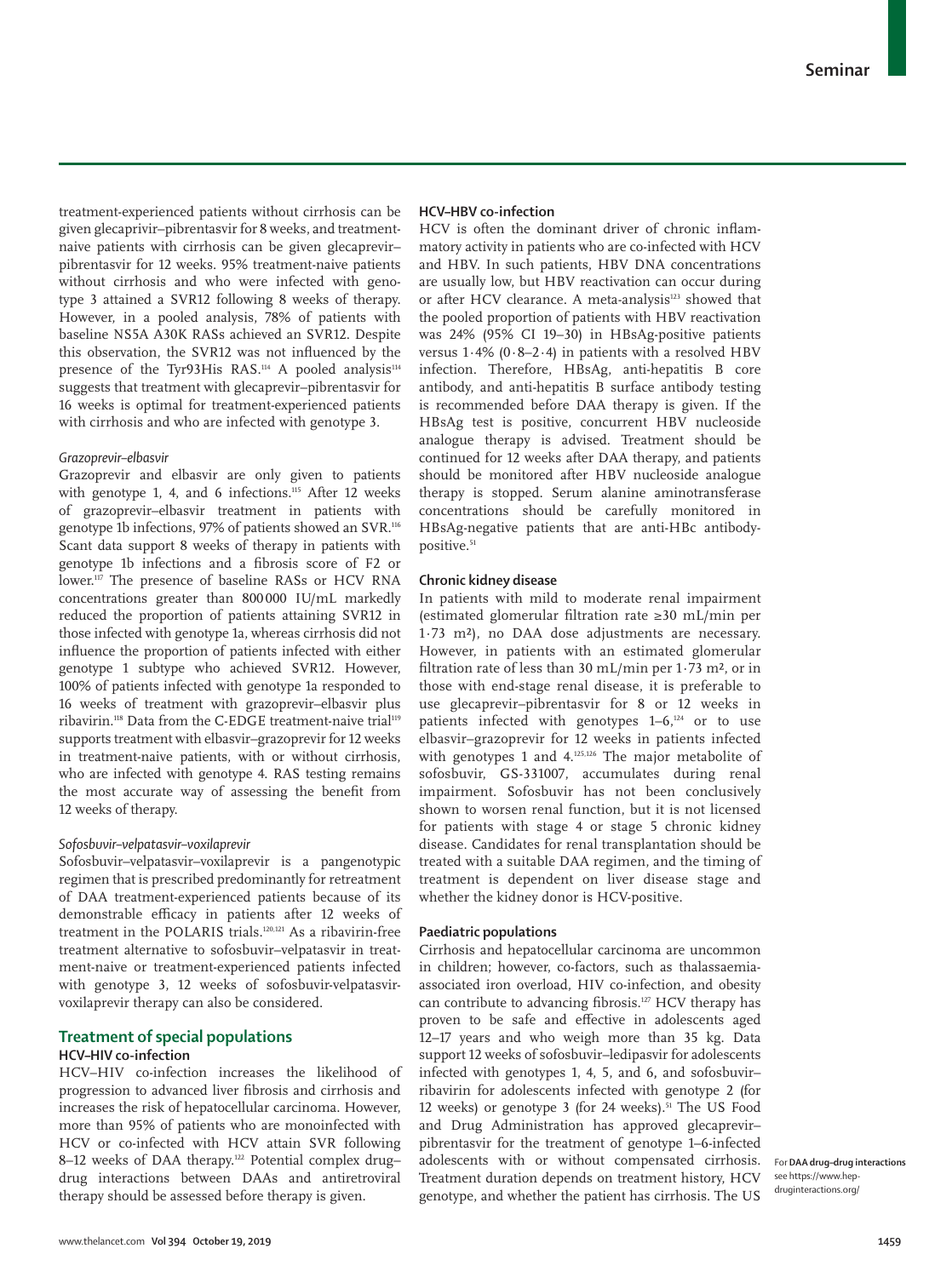Food and Drug Administration has approved the use of sofosbuvir–ledipasvir for children aged 3 years and older who have genotype 1, 4, 5, and 6 HCV infections.

#### **Decompensated cirrhosis and liver transplantation**

HCV recurrence is certain in patients with detectable HCV RNA at the time of liver transplantation. If recurrent HCV is not treated, there is a risk that the recipient will develop fibrosing cholestatic hepatitis and accelerated graft failure.<sup>128</sup> Over the past decade, liver transplants for end-stage HCV disease have decreased by more than 30%. HCV-positive recipients of liver transplants have similar 3-year graft survival rates as non-HCV recipients.129 The timing of DAA therapy in patients awaiting a liver transplantation remains controversial, since only 20% of treated patients on the waiting list for transplants are delisted within 1 year of stopping DAA therapy.<sup>130–132</sup> Centre-specific factors, such as anticipated time to transplantation, access to related living donors, and availability of anti-HCV-positive donors influence the timing of DAA therapy either before or after transplantation. Protease inhibitor-based regimens should be avoided because of the risk of hepatic decompensation.<sup>133</sup>

Achieving SVR can improve model for end-stage liver disease (MELD) scores and indirectly reduce the need for liver transplantation. However, MELD score improvements without an associated improvement in quality of life is potentially disadvantageous. The consensus opinion is that patients with MELD scores of less than 20 and with no clinically significant ascites or encephalopathy, or both, are more likely to be removed from the liver transplant waiting list after DAA therapy than patients with MELD scores of more than 20. A score based on five baseline factors—the body-mass index, encephalopathy, ascites, serum alanine aminotransferase, and albumin (BE3A) identifies patients with decompensated cirrhosis who will benefit from DAA therapy.<sup>134</sup> Patients with decompensated cirrhosis who have MELD scores of 18–20 or higher, will benefit from transplantation first and DAA therapy after transplantation.135 However, if a patient is on the liver transplant waiting list for more than 6 months, they should be considered for DAA therapy first.

# **Solid organ transplantation**

DAA therapy is safe and effective after transplantation, and a similar proportion of patients achieve an SVR12 (without an increased risk of rejection) as those who do not receive an organ transplant. DAA therapy should be initiated when the patient receiving an organ transplant has stabilised. Drug–drug interactions occur between protease inhibitor-containing DAAs and immunosuppressive drugs, such as calcineurin inhibitors and mTOR inhibitors, and potential drug–drug interactions between NS5A inhibitors and everolimus can occur.<sup>136</sup> After 12 weeks of treatment with sofosbuvir–velpatasvir, 96% of liver transplant recipients (n=79) infected with genotype 1–4 HCV achieved an SVR12.137 After 12 weeks of glecaprevir–pibrentasvir treatment, 98% of liver (n=80) or kidney (n=20) transplant recipients with genotype 1–6 infections achieved SVR12.138 Treatment with ledipasvir–sofosbuvir for 12 or 24 weeks achieved 100% SVR12 in renal transplant recipients (n=117) with genotype 1 and 4 infections.139

#### **Pregnancy**

Women of childbearing age who are infected with HCV have a lower chance of livebirths, and a greater risk of infertility, gestational diabetes, pre-eclampsia, and miscarriage compared with those women that are not infected with HCV. The risk of these adverse events is reduced by early HCV suppression.140 Few data have been published on the safety or efficacy of DAA in pregnancy, and treatment is therefore delayed until after delivery. Data from a phase 1 trial $141$  shows no increased risk of adverse events in women given sofosbuvir–ledipasvir in the third trimester relative to pregnant women who are not infected with HCV.

# **Controversies, ongoing research, and the future of treatment**

#### **DAA therapy and risk of hepatocellular carcinoma**

The effect of achieving SVR following DAA therapy on the risk of hepatocellular carcinoma occurrence and recurrence has been controversial.<sup>142</sup> A systematic review and meta-analysis<sup>143</sup> compared the risk of the occurrence and recurrence of hepatocellular carcinoma in 41 studies (n=13875 patients); of these, 26 studies analysed denovo occurrence of hepatocellular carcinoma (17 studies with interferon and nine studies that used DAAs), and 17 analysed the recurrence of hepatocellular carcinoma (seven studies that used interferon and ten studies with DAA). This analysis found an occurrence of hepatocellular carcinoma of 1·14 cases per 100 personyears (95% CI 0·86–1·52) in interferon and 2·96 cases per 100 person-years (1·76–4·96) in studies with DAAs. The analysis found a recurrence of hepatocellular carcinoma of 9·21 cases per 100 person-years (7·18–11·81) in studies that used interferon and 12·16 cases per 100 person-years (5·00–29·58) in studies with DAAs. In a meta-regression study, $443$  DAA therapy was not associated with higher occurrence of hepatocellular carcinoma (rate ratio [RR] 0·68, 95% CI 0·18–2·55;  $p=0.55$ ) or recurrence  $(0.62, 0.11-3.45; p=0.56)$  after adjusting for follow-up and age. Similar to interferon, DAAs reduced individual risk by 63%. There is evidence that the risk of de-novo hepatocellular carcinoma is reduced after SVR, and that the risk of recurrence is not increased after DAA therapy. However, all patients with cirrhosis should receive standard surveillance for hepatocellular carcinoma after achieving SVR.144 The American Gastroenterological Association recommends deferring DAA therapy for 4–6 months to confirm response to therapy for hepatocellular carcinoma.145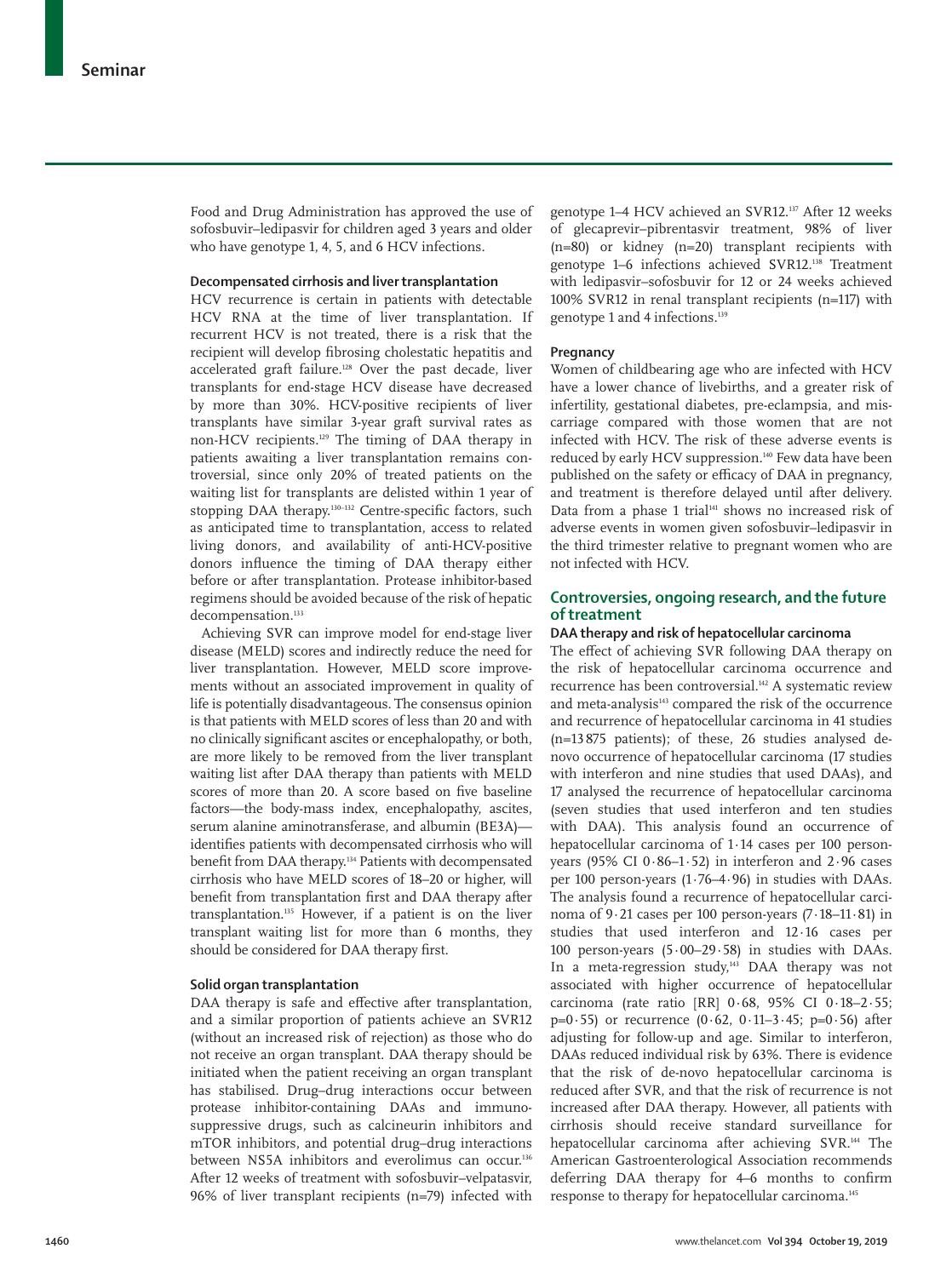The mechanisms of de-novo or recurrent hepatic carcinogenesis associated with HCV infection are unclear. Molecular and genetic mechanisms, and the potential failure of immune surveillance involved in the occurrence and recurrence of hepatocellular carcinoma, are discussed (appendix pp  $1-3$ ).<sup>142,146-152</sup>

## **The use of HCV-positive donors**

The use of HCV-positive organ donors potentially expands the donor pool, increases access to transplantation when wait times are long, and is costeffective.153,154 Transmission will occur if the donor is viraemic but, given that almost 100% SVR can be achieved with DAAs after transplantation, HCV-positive organs can be considered for HCV-positive and HCVnegative recipients.155,156 The use of HCV-positive donors requires detailed informed consent about the risk of developing HCV-induced fibrosing cholestatic hepatitis and membranous nephropathy and it requires histological assessment of liver graft quality and assured early access to DAA therapy.

## **Vaccines**

Despite DAAs being highly effective, elimination of HCV is unlikely to be achieved by treatment alone. A vaccine remains essential to prevent transmission and reinfection in at-risk groups. HCV vaccine development remains challenging because of the complex genetic diversity of the virus, the effect of the error-prone HCV polymerase to produce dissimilar quasi-species, and an inadequate understanding of HCV immune-escape mechanisms.<sup>157</sup> Highly conserved viral epitopes are the usual target of antibody-based vaccine development. Neutralising antibodies against HCV are directed against the hypervariable region 1 of the E2 envelope protein. The heterogeneity of this region hinders development of an effective vaccine. However, induction of cross-neutralising antibodies is achievable. Several new HCV vaccines, including peptide, recombinant protein, DNA-based and vectorbased vaccines, are in development.<sup>157</sup> A two-stage, phase 1/2 double-blind, randomised, placebo-controlled trial (ClinicalTrials.gov, NCT01436357) of the AdCh3NSmut1 and MVA-NSmut candidate vaccines, which were administered intramuscularly to 548 PWIDs who were not infected with HCV, showed higher rates of cell-mediated immune responses in the vaccine group than in the control group (77% *vs* 3%), but the same rate of chronic HCV infection (5·1%) was observed in the vaccine group versus the control group. Scientists remain optimistic about the possibility of developing a successful vaccine.

## **Models to scale up prevention and treatment**

Few countries have field data on HCV prevalence. Given the high cost of HCV prevalence studies, the use of modelled simulations can provide essential components to aid estimation of the number of individuals who require treatment, so that WHO elimination goals can be reached, and the urgency and need for opportune healthsystem interventions can be conveyed. A dynamic transmission model of the global HCV epidemic, adjusted to 190 countries, estimated the worldwide impact of scaling up interventions that reduce transmission and improve access to treatment and screening.<sup>26</sup> Measures that reduce See Online for appendix the risk of transmission and increase the coverage of harm reduction in PWID are estimated to prevent 14 million infections. More comprehensive packages, including prevention, screening, and treatment packages, could prevent 15 million new infections and 1·5 million deaths due to cirrhosis and hepatocellular carcinoma. As such, these packages could help countries to reach WHO incidence targets and to almost achieve the requisite reduction in mortality by 2030.

Although models can be useful, they create theoretical simulations and are restricted by uncertainty in the data and the parameters that underpin them, which could lead to underestimation or overestimation of prevalence and

#### *Panel 2:* **Future research directions**

#### **New therapeutic framework:**

- Identification of patients responding to ultrashort direct-acting antiviral (DAA) regimens who achieve rapid RNA clearance
- Development of novel and effective long-acting, nano-formulated, sustained-release, antiviral drugs

#### **Public health**

- Updated and novel mechanisms for population estimates of prevalence and numbers of infected people
- Affordable, low-cost, WHO prequalified tests, including rapid, portable, point-of-care nucleic acid and hepatitis C virus (HCV) antigen tests
- Understanding the scale and impact of reinfection
- Understanding the characteristics of the population at risk of reinfection
- Understanding the challenge posed by distinct novel HCV subtypes in Africa, Asia, and elsewhere that could compromise DAA regimens

#### **Financing**

- Investment framework to finance low-cost drugs, to ensure global access
- Where appropriate, inclusion of HCV in the country disease control package as part of universal health coverage and the Sustainable Development Goals
- Enriched philanthropic funding to assist agenda for global elimination

#### **Prevention**

- Development of a pangenotypic, heterologous recombinant prophylactic vaccine
- Research priorities that address knowledge gaps in preventing and managing HCV among people who inject drugs, and in increasing linkage to community screening and care

#### **Scientific**

- Improved understanding of host and viral genomic interactions that affect viral replication and pathogenesis
- Improved understanding of molecular mechanisms of hepatocarcinogenesis
- Biomarkers to predict residual risk of hepatocellular carcinoma after sustained virological response
- Development of immune-competent small animal models for vaccine research
- Understand the evolution of related viruses in mammalian species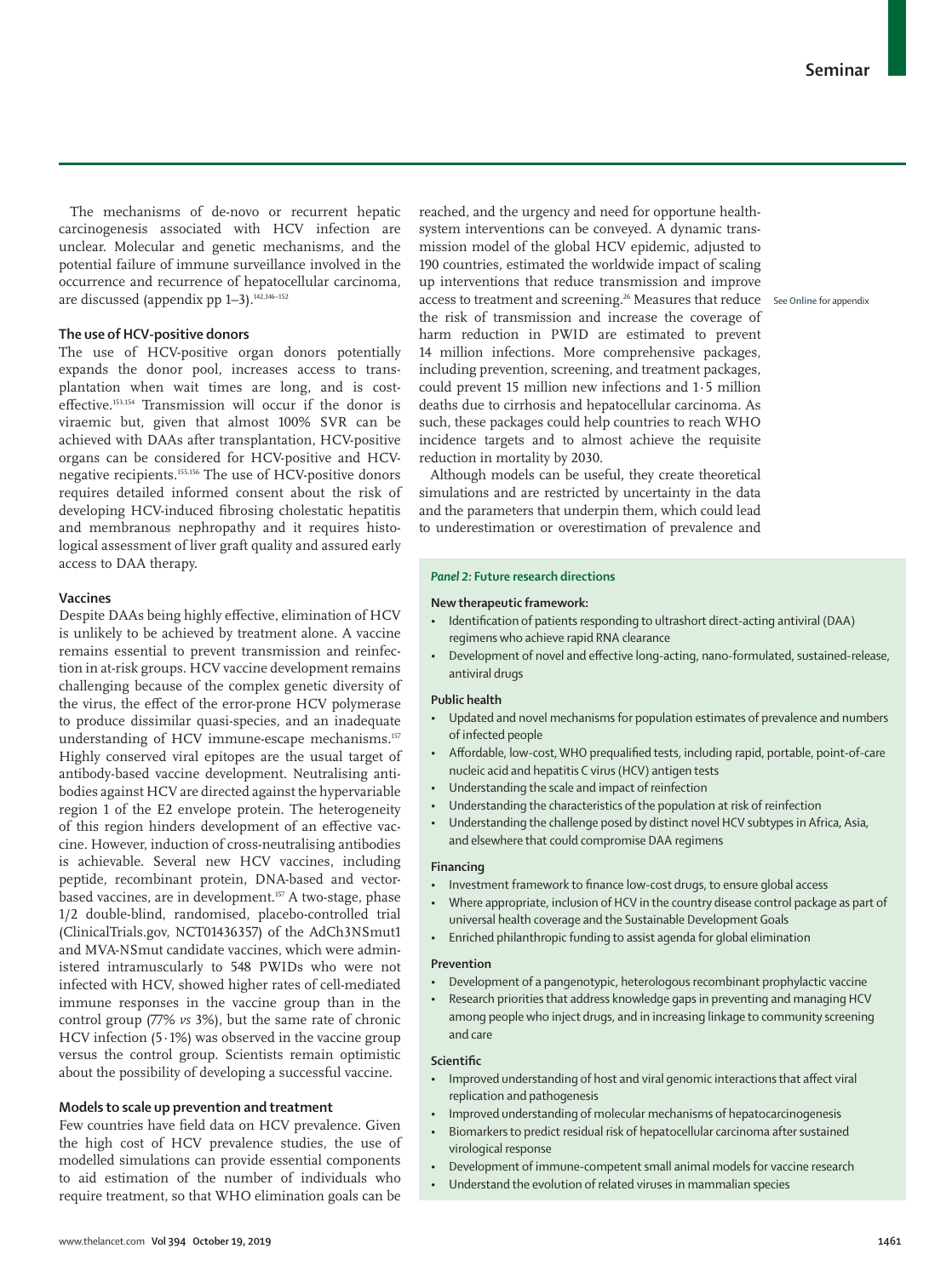the impact of an intervention. Models also do not address the practical challenges and resources necessary to successfully implement stated interventions.<sup>158</sup> Several substantive models generally stipulate that the specified targets for HCV elimination by 2030 cannot be achieved without scaling up region-appropriate treatment and sustaining it for the next decade without a decline in momentum.37

## **Financing**

Universal access to affordable DAAs is essential for achieving HCV elimination targets.159,160 How HCV treatment is paid for in high-income and middle-income countries varies considerably. Various approaches have improved access to affordable treatment.161 Payment criteria in insurance systems are still disparately decided in national and even state programmes; priorities can be restrictive and drug prices vary substantially by geographical region.162,163 Many countries have made progress by use of volume-based pricing models, which form part of strategic elimination plans, and cost-saving options. Generic DAAs, manufactured by voluntary licensing instruments, are also more accessible than originator DAAs because they are cheaper. A voluntary licence is a legal contract between the original producer and generic manufacturers that permits the manufacture and sale of a patented drug, subject to licensing contracts. Voluntary licences can also be agreed via pooling mechanisms, such as the Medicines Patent Pool.<sup>164</sup> The licences help to create a balance between protecting intellectual property rights and providing a business model that facilitates entry into developing countries and markets. Notably, daclatasvir, pibrentasvir– glecaprevir, and ravidasvir, have been acquired by the Medicines Patent Pool for licensing.<sup>8,164</sup> Generic daclatasvir, sofosbuvir, ledipasvir, velpatasvir, and voxilaprevir have been manufactured through licensing agreements, allowing for substantial cost reductions.<sup>165</sup> However, whether generic pricing has thus far improved screening initiatives is unknown, and to what extent governments, rather than individuals, are meeting the costs, is unclear.

#### **Conclusion**

HCV is a global health problem, but elimination is now possible with curative DAA therapy. Achievement of elimination will require increased diagnosis and linkage to care and universal access to affordable diagnostics and pangenotypic DAA therapy. Identifying and decriminalising key HCV-infected populations, such as PWID and MSM, and combining treatment with expansion of PWID harm reduction services, to break cycles of infection and reinfection, are essential. Upscaling blood safety programmes and reducing health-care-associated transmission remain important preventive measures in elimination programmes. Ongoing research into antiviral formulations and vaccine development, public

health implementation of viral hepatitis programmes, and innovative financing are essential (panel 2).

Achieving WHO 2030 elimination goals is possible, but it will require political will to recognise viral hepatitis as a health priority, set national elimination targets, develop costed national viral hepatitis plans with dedicated funding, and ensure universal access to therapy.

#### **Contributors**

CWS, GMD, MH and MS contributed equally to the manuscript. CWS designed the manuscript, and all authors wrote and reviewed the manuscript. CWS was responsible for the final editing of the manuscript.

#### **Declaration of interests**

CWS reports grants from Gilead Foundation outside of the submitted work. GMD reports grants from Gilead Sciences, Merck, and Cepheid during the conduct of the study (granted to Kings College Hospital, London, UK). GMD also reports personal fees from Gilead Sciences, Merck and Cepheid, which were donated to Mozambique cyclone relief (Medicines Sans Frontiers), UNICEF, and the Gastroenterology and Hepatology Foundation of South Africa. MH reports grants from Gilead Sciences, AbbVie, BMS, which were all outside the submitted work. MS reports grants from Gilead during the conduct of the study.

#### **Acknowledgments**

We acknowledge Sophia Schroeder, PhD scholar and research assistant in disease elimination at the Burnet Institute (Melbourne, VIC, Australia) who assisted in sourcing the figure and in the literature search for the section on epidemiology.

#### **References**

- 1 WHO. Global hepatitis report 2017. Geneva: World Health Organization, 2017.
- 2 Polaris Observatory HCV Collaborators. Global prevalence and genotype distribution of hepatitis C virus infection in 2015: a modelling study. *Lancet Gastroenterol Hepatol* 2017; **2:** 161–76.
- 3 WHO. Global health sector strategy on viral hepatitis 2016–2021. Geneva: World Health Organization, 2016.
- 4 Platt L, Easterbrook P, Gower E, et al. Prevalence and burden of HCV co-infection in people living with HIV: a global systematic review and meta-analysis. *Lancet Infect Dis* 2016; **16:** 797–808.
- 5 Borgia SM, Hedskog C, Parhy B, et al. Identification of a novel hepatitis C virus genotype from Punjab, India: expanding classification of hepatitis C virus into 8 genotypes. *J Infect Dis* 2018; **218:** 1722–29.
- 6 Messina JP, Humphreys I, Flaxman A, et al. Global distribution and prevalence of hepatitis C virus genotypes. *Hepatology* 2015; **61:** 77–87.
- Hezode C. Pangenotypic treatment regimens for hepatitis C virus: advantages and disadvantages in high- and low-income regions. *J Viral Hepat* 2017; **24:** 92–101.
- 8 Cooke GS, Andrieux-Meyer I, Applegate TL, et al. Accelerating the elimination of viral hepatitis: a *Lancet Gastroenterology & Hepatology* Commission. *Lancet Gastroenterol Hepatol* 2019; **4:** 135–84.
- Lanini S, Easterbrook PJ, Zumla A, Ippolito G. Hepatitis C: global epidemiology and strategies for control. *Clin Microbiol Infect* 2016; **22:** 833–38.
- 10 Kouyoumjian SP, Chemaitelly H, Abu-Raddad LJ. Characterizing hepatitis C virus epidemiology in Egypt: systematic reviews, meta-analyses, and meta-regressions. *Sci Rep* 2018; **8:** 1661.
- 11 Mahajan R, Midha V, Goyal O, et al. Clinical profile of hepatitis C virus infection in a developing country: India. *J Gastroenterol Hepatol* 2018; **33:** 926–33.
- 12 Botheju WSP, Zghyer F, Mahmud S, Terlikbayeva A, El-Bassel N, Abu-Raddad LJ. The epidemiology of hepatitis C virus in Central Asia: systematic review, meta-analyses, and meta-regression analyses. *Sci Rep* 2019; **9:** 2090.
- Pepin J, Abou Chakra CN, Pepin E, Nault V, Valiquette L. Evolution of the global burden of viral infections from unsafe medical injections, 2000–2010. *PLoS One* 2014; **9:** e99677.
- 14 Degenhardt L, Peacock A, Colledge S, et al. Global prevalence of injecting drug use and sociodemographic characteristics and prevalence of HIV, HBV, and HCV in people who inject drugs a multistage systematic review. *Lancet Glob Health* 2017; **5:** e1192–207.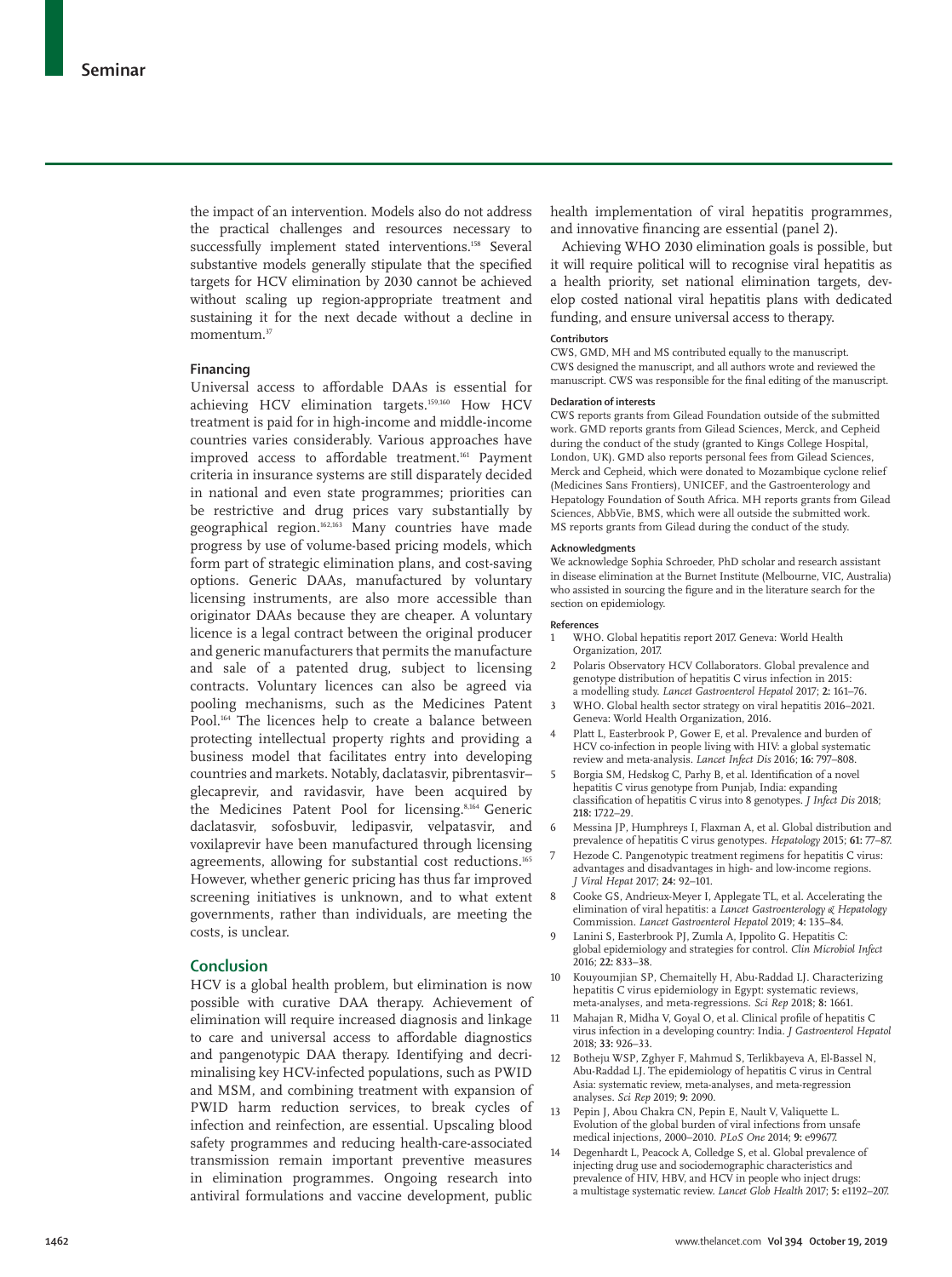- 15 Lim AG, Qureshi H, Mahmood H, et al. Curbing the hepatitis C virus epidemic in Pakistan: the impact of scaling up treatment and prevention for achieving elimination. *Int J Epidemiol* 2018; **47:** 550–60.
- 16 Tsertsvadze T, Sharvadze L, Chkhartishvili N, et al. The natural history of recent hepatitis C virus infection among blood donors and injection drug users in the country of Georgia. *Virol J* 2016; **13:** 22.
- Solomon SS, Mehta SH, Srikrishnan AK, et al. Burden of hepatitis C virus disease and access to hepatitis C virus services in people who inject drugs in India: a cross-sectional study. *Lancet Infect Dis* 2015; **15:** 36–45.
- 18 Jordan AE, Perlman DC, Neurer J, Smith DJ, Des Jarlais DC, Hagan H. Prevalence of hepatitis C virus infection among HIV+ men who have sex with men: a systematic review and meta-analysis. *Int J STD AIDS* 2017; **28:** 145–59.
- Jin F, Matthews GV, Grulich AE. Sexual transmission of hepatitis C virus among gay and bisexual men: a systematic review. *Sex Health* 2017; **14:** 28–41.
- 20 Daskalopoulou M, Rodger A, Thornton A, et al. Sexual behaviour, recreational drug use and hepatitis C co-infection in HIV-diagnosed men who have sex with men in the United Kingdom: results from the ASTRA study. *J Int AIDS Soc* 2014; **17** (suppl 3)**:** 19630.
- 21 Hoornenborg E, Achterbergh RCA, Schim van der Loeff MF et al. MSM starting preexposure prophylaxis are at risk of hepatitis C virus infection. *AIDS* 2017; **31:** 1603–10.
- 22 Terrault NA, Dodge JL, Murphy EL, et al. Sexual transmission of hepatitis C virus among monogamous heterosexual couples: the HCV partners study. *Hepatology* 2013; **57:** 881–89.
- 23 Benova L, Mohamoud YA, Calvert C, Abu-Raddad LJ. Vertical transmission of hepatitis C virus: systematic review and meta-analysis. *Clin Infect Dis* 2014; **59:** 765–73.
- 24 Sonderup MW, Afihene M, Ally R, et al. Hepatitis C in sub-Saharan Africa: the current status and recommendations for achieving elimination by 2030. *Lancet Gastroenterol Hepatol* 2017; **2:** 910–19.
- 25 Moazen B, Saeedi Moghaddam S, Silbernagl MA, et al. Prevalence of drug injection, sexual activity, tattooing, and piercing among prison inmates. *Epidemiol Rev* 2018; **40:** 58–69.
- Heffernan A, Cooke GS, Nayagam S, Thursz M, Hallett TB. Scaling up prevention and treatment towards the elimination of hepatitis C: a global mathematical model. *Lancet* 2019; **393:** 1319–29.
- 27 Platt L, Minozzi S, Reed J, et al. Needle and syringe programmes and opioid substitution therapy for preventing HCV transmission among people who inject drugs: findings from a Cochrane Review and meta-analysis. *Addiction* 2018; **113:** 545–63.
- 28 Stone K, Shirley-Beavan S. Global state of harm reduction 2018. London: Harm Reduction International, 2018.
- 29 O'Keefe D, Stoové M, Doyle J, Dietze P, Hellard M. Injecting drug use in low and middle-income countries: opportunities to improve care and prevent harm. *J Viral Hepat* 2017; **24:** 714–24.
- 30 Stöver H, Hariga F. Prison-based needle and syringe programmes (PNSP)—still highly controversial after all these years. *Drugs (Abingdon Engl)* 2016; **23:** 103–12.
- 31 Larney S, Kopinski H, Beckwith CG, et al. Incidence and prevalence of hepatitis C in prisons and other closed settings: results of a systematic review and meta-analysis. *Hepatology* 2013; **58:** 1215–24.
- 32 Salazar-Vizcaya L, Kouyos RD, Zahnd C, et al. Hepatitis C virus transmission among human immunodeficiency virus-infected men who have sex with men: modeling the effect of behavioral and treatment interventions. *Hepatology* 2016; **64:** 1856–69.
- 33 Hajarizadeh B, Grebely J, Martinello M, Matthews GV, Lloyd AR, Dore GJ. Hepatitis C treatment as prevention: evidence, feasibility, and challenges. *Lancet Gastroenterol Hepatol* 2016; **1:** 317–27.
- 34 Olafsson S, Tyrfingsson T, Runarsdottir V, et al. Treatment as prevention for hepatitis C (TraP Hep C)—a nationwide elimination programme in Iceland using direct-acting antiviral agents. *J Intern Med* 2018; **283:** 500–07.
- 35 Palmateer NE, Taylor A, Goldberg DJ, et al. Rapid decline in HCV incidence among people who inject drugs associated with national scale-up in coverage of a combination of harm reduction interventions. *PLoS One* 2014; **9:** e104515.
- 36 Martins J, Rodrigues J, Martins AP, et al. Long-term effect of the Portuguese universal access program to new generation direct-acting antivirals for the treatment of hepatitis C. *J Hepatol* 2016; **64:** S778–79.
- 37 Ayoub HH, Abu-Raddad LJ. Impact of treatment on hepatitis C virus transmission and incidence in Egypt: a case for treatment as prevention. *J Viral Hepat* 2017; **24:** 486–95.
- 38 Zelenev A, Li J, Mazhnaya A, Basu S, Altice FL. Hepatitis C virus treatment as prevention in an extended network of people who inject drugs in the USA: a modelling study. *Lancet Infect Dis* 2018; **18:** 215–24.
- Metzig C, Surey J, Francis M, Conneely J, Abubakar I, White PJ. Impact of Hepatitis C treatment as prevention for people who inject drugs is sensitive to contact network structure. *Sci Rep* 2017; **7:** 1833.
- Dore GJ, Bartlett SR, Fox P, et al. Demonstration of near-elimination of hepatitis C virus among a prison population: the lotus glen correctional centre hepatitis C treatment project. *Clin Infect Dis* 2018; **67:** 460–63.
- Pedrana A, Howell J, Schroeder S, et al. Eliminating viral hepatitis: the investment case. Doha, Qatar: World Innovation Summit for Health, 2018
- 42 Hellard M, McBryde E, Sacks Davis R, et al. Hepatitis C transmission and treatment as prevention—the role of the injecting network. *Int J Drug Policy* 2015; **26:** 958–62.
- 43 Scott N, McBryde ES, Thompson A, Doyle JS, Hellard ME. Treatment scale-up to achieve global HCV incidence and mortality elimination targets: a cost-effectiveness model. *Gut* 2017; **66:** 1507–15.
- Rossi C, Butt ZA, Wong S, et al. Hepatitis C virus reinfection after successful treatment with direct-acting antiviral therapy in a large population-based cohort. *J Hepatol* 2018; **69:** 1007–14.
- 45 Lingala S, Ghany MG. Natural history of hepatitis C. *Gastroenterology Clinics of North America* 2015; **44:** 717–34.
- Beinhardt S, Payer BA, Datz C, et al. A diagnostic score for the prediction of spontaneous resolution of acute hepatitis C virus infection. *J Hepatol* 2013; **59:** 972–77.
- 47 Bethea ED, Chen Q, Hur C, Chung RT, Chhatwal J. Should we treat acute hepatitis C? A decision and cost-effectiveness analysis. *Hepatology* 2018; **67:** 837–46.
- 48 Deterding K, Spinner CD, Schott E, et al. Ledipasvir plus sofosbuvir fixed-dose combination for 6 weeks in patients with acute hepatitis C virus genotype 1 monoinfection (HepNet Acute HCV IV): an open-label, single-arm, phase 2 study. *Lancet Infect Dis* 2017; **17:** 215–22.
- 49 Rockstroh JK, Bhagani S, Hyland RH, et al. Ledipasvir-sofosbuvir for 6 weeks to treat acute hepatitis C virus genotype 1 or 4 infection in patients with HIV coinfection: an open-label, single-arm trial. *Lancet Gastroenterol Hepatol* 2017; **2:** 347–53.
- 50 Ovrehus ALH, Krarup H, Birkemose I, et al. Four weeks of ledipasvir/sofosbuvir and ribavirin with or without pegylated interferon for chronic hepatitis C in non-cirrhotic people who inject drugs. A randomized trial. *J Hepatol* 2018; **68:** 840–42.
- 51 EASL. EASL recommendations on treatment of hepatitis C 2018. *J Hepatol* 2018; **69:** 461–511.
- 52 Thein HH, Yi Q, Dore GJ, Krahn MD. Estimation of stage-specific fibrosis progression rates in chronic hepatitis C virus infection: a meta-analysis and meta-regression. *Hepatology* 2008; **48:** 418–31.
- 53 Bruden DJT, McMahon BJ, Townshend-Bulson L, et al. Risk of end-stage liver disease, hepatocellular carcinoma, and liver-related death by fibrosis stage in the hepatitis C Alaska cohort. *Hepatology* 2017; **66:** 37–45.
- 54 Negro F, Forton D, Craxi A, Sulkowski MS, Feld JJ, Manns MP. Extrahepatic morbidity and mortality of chronic hepatitis C. *Gastroenterology* 2015; **149:** 1345–60.
- 55 Hutin YJ, Bulterys M, Hirnschall GO. How far are we from viral hepatitis elimination service coverage targets? *J Int AIDS Soc* 2018; **21:** e25050.
- 56 WHO. Guidelines on hepatitis B and C testing. Geneva: World Health Organization, 2017.
- 57 Buckley GJ, Strom BL. A national strategy for the elimination of viral hepatitis emphasizes prevention, screening, and universal treatment of hepatitis C. *Ann Intern Med* 2017; **166:** 895–96.
- 58 Alfaleh FZ, Nugrahini N, Matičič M, et al. Strategies to manage hepatitis C infection disease burden - volume 3. *J Viral Hepat* 2015; **22** (suppl 4)**:** 42–65.
- 59 Zibbell HE, Asher AK, Patel RC, et al. Increases in acute hepatitis C virus infection related to a growing opioid epidemic and associated injection drug use, United States, 2004 to 2014. *Am J Public Health* 2018; **108:** 175–81.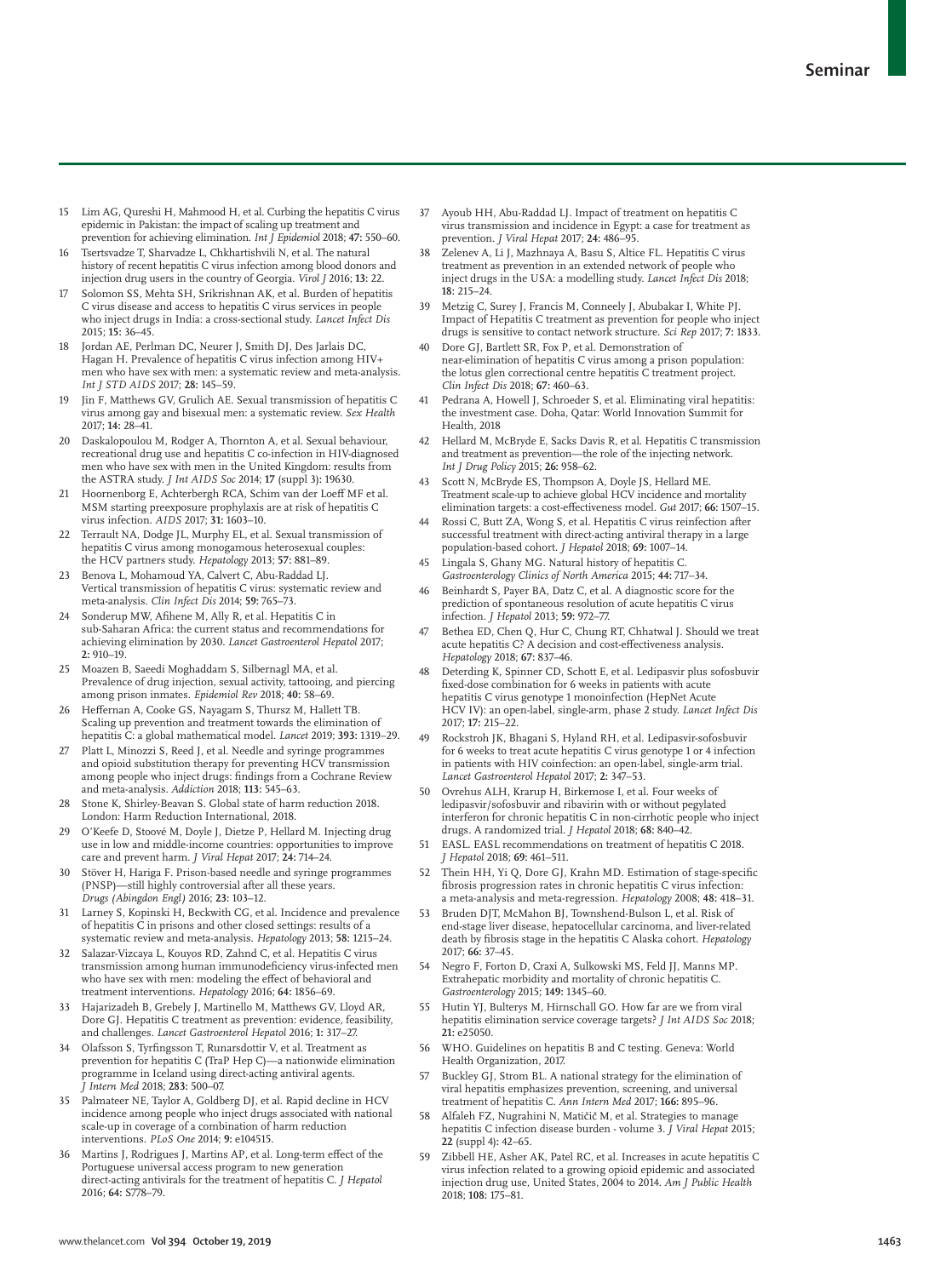- 60 Marot A, Belaid A, Orlent H, et al. Characteristics of patients with hepatitis B virus and hepatitis C virus dual infection in a western European country: comparison with monoinfected patients. *Clin Res Hepatol Gastroenterol* 2017; **41:** 656–63.
- 61 Cortesi PA, Barca R, Giudicatti G, et al. Systematic review: economic evaluations of HCV screening in the direct-acting antivirals era. *Aliment Pharmacol Ther* 2019; **49:** 1126–33.
- 62 Chhatwal J, Sussman NL. Universal screening for hepatitis C: an important step in virus elimination. *Clin Gastroenterol Hepatol*  2019; **17:** 835–37.
- 63 Chevaliez S, Feld J, Cheng K, et al. Clinical utility of HCV core antigen detection and quantification in the diagnosis and management of patients with chronic hepatitis C receiving an all-oral, interferon-free regimen. *Antivir Ther* 2018; **23:** 211–17.
- Freiman JM, Wang J, Easterbrook PJ, et al. Deriving the optimal limit of detection for an HCV point-of-care test for viraemic infection: analysis of a global dataset. *J Hepatol* 2019; **71:** 62–70.
- 65 Lange B, Roberts T, Cohn J, et al. Diagnostic accuracy of detection and quantification of HBV-DNA and HCV-RNA using dried blood spot (DBS) samples—a systematic review and meta-analysis. *BMC Infect Dis* 2017; **17:** 693.
- 66 Parr JB, Lodge EK, Holzmayer V, et al. An efficient, large-scale survey of hepatitis C viremia in the Democratic Republic of the Congo using dried blood spots. *Clin Infect Dis* 2018; **66:** 254–60.
- Yoshida EM, Sulkowski MS, Gane EJ, et al. Concordance of sustained virological response 4, 12, and 24 weeks post-treatment with sofosbuvir-containing regimens for hepatitis C virus. *Hepatology* 2015; **61:** 41–45.
- 68 Carrat F, Fontaine H, Dorival C, et al. Clinical outcomes in patients with chronic hepatitis C after direct-acting antiviral treatment: a prospective cohort study. *Lancet* 2019; **393:** 1453–64.
- 69 Younossi ZM, Stepanova M, Asselah T, et al. Hepatitis C in patients with minimal or no hepatic fibrosis: the impact of treatment and sustained virologic response on patient-reported outcomes. *Clin Infect Dis* 2018; **66:** 1742–50.
- 70 The French METAVIR Cooperative Study Group. Intraobserver and interobserver variations in liver biopsy interpretation in patients with chronic hepatitis C. Hepatology 1994; **20:** 15–20.
- Terrault NA, Hassanein TI. Management of the patient with SVR. *J Hepatol* 2016; **65:** S120–09.
- 72 AASLD-IDSA HCV Guidance Panel. Hepatitis C guidance 2018 update: AASLD-IDSA recommendations for testing, managing, and treating hepatitis C virus infection. *Clin Infect Dis* 2018; **67:** 1477–92.
- 73 Lim JK, Flamm SL, Singh S, Falck-Ytter YT. American Gastroenterological Association Institute guideline on the role of elastography in the evaluation of liver fibrosis. *Gastroenterology* 2017; **152:** 1536–43.
- 74 European Association for the Study of Liver. EASL-ALEH clinical practice guidelines: non-invasive tests for evaluation of liver disease severity and prognosis. *J Hepatol* 2015; **63:** 237–64.
- Leroy V, Sturm N, Faure P, et al. Prospective evaluation of FibroTest®, FibroMeter®, and HepaScore® for staging liver fibrosis in chronic hepatitis B: comparison with hepatitis C. *J Hepatol* 2014; **61:** 28–34.
- 76 Yen Y-H, Kuo F-Y, Kee K-M, et al. APRI and FIB-4 in the evaluation of liver fibrosis in chronic hepatitis C patients stratified by AST level. *PLoS One* 2018; **13:** e0199760.
- 77 WHO. Progress report on access to hepatitis C treatment: focus on overcoming barriers in low- and middle-income countries. Geneva: World Health Organization, 2018.
- 78 WHO. Guidelines for the care and treatment of persons diagnosed with chronic hepatitis C virus infection. Geneva: World Health Organization, 2018.
- 79 Pawlotsky J-M. Hepatitis C Virus Resistance to direct-acting antiviral drugs in interferon-free regimens. *Gastroenterology* 2016; **151:** 70–86.
- 80 Geddawy A, Ibrahim YF, Elbahie NM, Ibrahim MA. Direct acting anti-hepatitis C virus drugs: clinical pharmacology and future direction. *Journal Transl Int Med* 2017; **5:** 8–17.
- 81 Hill A, Tahat L, Mohammed MK, et al. Bioequivalent pharmacokinetics for generic and originator hepatitis C direct-acting antivirals. *J Virus Erad* 2018; **4:** 128–31.
- Gupta S, Rout G, Patel AH, et al. Efficacy of generic oral directly acting agents in patients with hepatitis C virus infection. *J Viral Hepat* 2018; **25:** 771–78.
- 83 Tsai N, Bacon B, Curry M, et al. SAT-244—Utilization of DAA therapies ledipasvir/sofosbuvir and sofosbuvir/ velpatasvir in patients with genotype 1 HCV: real-world experience from the TRIO Network. *J Hepatol* 2017; **66:** S726.
- 84 Landis CS, Sulkowski MS, Reau N, et al. Safety and efficacy of velpatasvir and sofosbuvir-based regimens for the treatment of HCV genotype 1–6: results of the HCV-TARGET study. The Liver Meeting; Washington, DC; Oct 20–24, 2017. 587.
- Wyles D, Brau N, Kottilil S, et al. Sofosbuvir and velpatasvir for the treatment of hepatitis C Virus in patients coinfected with human immunodeficiency virus type 1: an open-label, phase 3 Study. *Clin Infect Dis* 2017; **65:** 6–12.
- 86 Feld JJ, Jacobson IM, Hezode C, et al. Sofosbuvir and velpatasvir for HCV genotype 1, 2, 4, 5, and 6 infection. *N Engl J Med* 2015; **373:** 2599–607.
- Asselah T, Bourgeois S, Pianko S, et al. Sofosbuvir/velpatasvir in patients with hepatitis C virus genotypes 1–6 and compensated cirrhosis or advanced fibrosis. *Liver Int* 2018; **38:** 443–50.
- Foster GR, Afdhal N, Roberts SK, et al. Sofosbuvir and velpatasvir for HCV genotype 2 and 3 infection. *N Engl J Med* 2015; **373:** 2608–17.
- 89 Esteban R, Pineda JA, Calleja JL, et al. Efficacy of sofosbuvir and velpatasvir, with and without ribavirin, in patients with hepatitis C virus genotype 3 infection and cirrhosis. *Gastroenterology* 2018; **155:** 1120–27.
- 90 Afdhal N, Reddy KR, Nelson DR, et al. Ledipasvir and sofosbuvir for previously treated HCV genotype 1 infection. *N Engl J Med* 2014; **370:** 1483–93.
- 91 Kowdley KV, Gordon SC, Reddy KR, et al. Ledipasvir and sofosbuvir for 8 or 12 weeks for chronic HCV without cirrhosis. *N Engl J Med* 2014; **370:** 1879–88.
- 92 Vermehren J, Maasoumy B, Maan R, et al. Applicability of hepatitis C virus RNA viral load thresholds for 8-week treatments in patients with chronic hepatitis C virus genotype 1 infection. *Clin Infect Dis* 2016; **62:** 1228–34.
- 93 Kowdley KV, Sundaram V, Jeon CY, et al. Eight weeks of ledipasvir/sofosbuvir is effective for selected patients with genotype 1 hepatitis C virus infection. *Hepatology* 2017; **65:** 1094–103.
- Naggie S, Cooper C, Saag M, et al. Ledipasvir and sofosbuvir for HCV in patients coinfected with HIV-1. *N Engl J Med* 2015; **373:** 705–13.
- 95 Kohli A, Kapoor R, Sims Z, et al. Ledipasvir and sofosbuvir for hepatitis C genotype 4: a proof-of-concept, single-centre, open-label phase 2a cohort study. *Lancet Infect Dis* 2015; **15:** 1049–54.
- 96 Abergel A, Asselah T, Metivier S, et al. Ledipasvir-sofosbuvir in patients with hepatitis C virus genotype 5 infection: an open-label, multicentre, single-arm, phase 2 study. *Lancet Infect Dis* 2016; **16:** 459–64.
- 97 Gane EJ, Hyland RH, An D, et al. Efficacy of ledipasvir and sofosbuvir, with or without ribavirin, for 12 weeks in patients with HCV genotype 3 or 6 infection. *Gastroenterology* 2015; **149:** 1454–61.
- Wong KA, Worth A, Martin R, et al. Characterization of hepatitis C virus resistance from a multiple-dose clinical trial of the novel NS5A inhibitor GS-5885. *Antimicrob Agents Chemother* 2013; **57:** 6333–40.
- 99 Gupta N, Mbituyumuremyi A, Kabahizi J, et al. Treatment of chronic hepatitis C virus infection in Rwanda with ledipasvir-sofosbuvir (SHARED): a single-arm trial. *Lancet Gastroenterol Hepatol* 2019; **4:** 119–26.
- 100 Fourati S, Rodriguez C, Hezode C, et al. Frequent antiviral treatment failures in patients infected with hepatitis C virus genotype 4, subtype 4r. *Hepatology* 2019; **69:** 513–23.
- 101 Spearman CW, Sonderup MW. Direct-acting antiviral therapy in sub-Saharan Africa. *Lancet Gastroenterol Hepatol* 2019; **4:** 85–86.
- 102 Childs K, Davis C, Cannon M, et al. Suboptimal SVR rates in African patients with atypical genotype 1 subtypes: implications for global elimination of hepatitis C. *J Hepatol* 2019; published online Aug 7. DOI:10.1016/j.jhep.2019.07.025.
- 103 Sulkowski MS, Gardiner DF, Rodriguez-Torres M, et al. Daclatasvir plus sofosbuvir for previously treated or untreated chronic HCV infection. *N Engl J Med* 2014; **370:** 211–21.
- 104 Luetkemeyer AF, McDonald C, Ramgopal M, Noviello S, Bhore R, Ackerman P. 12 weeks of daclatasvir in combination with sofosbuvir for HIV-HCV coinfection (ALLY-2 Study): efficacy and safety by HIV combination antiretroviral regimens. *Clin Infect Dis* 2016; **62:** 1489–96.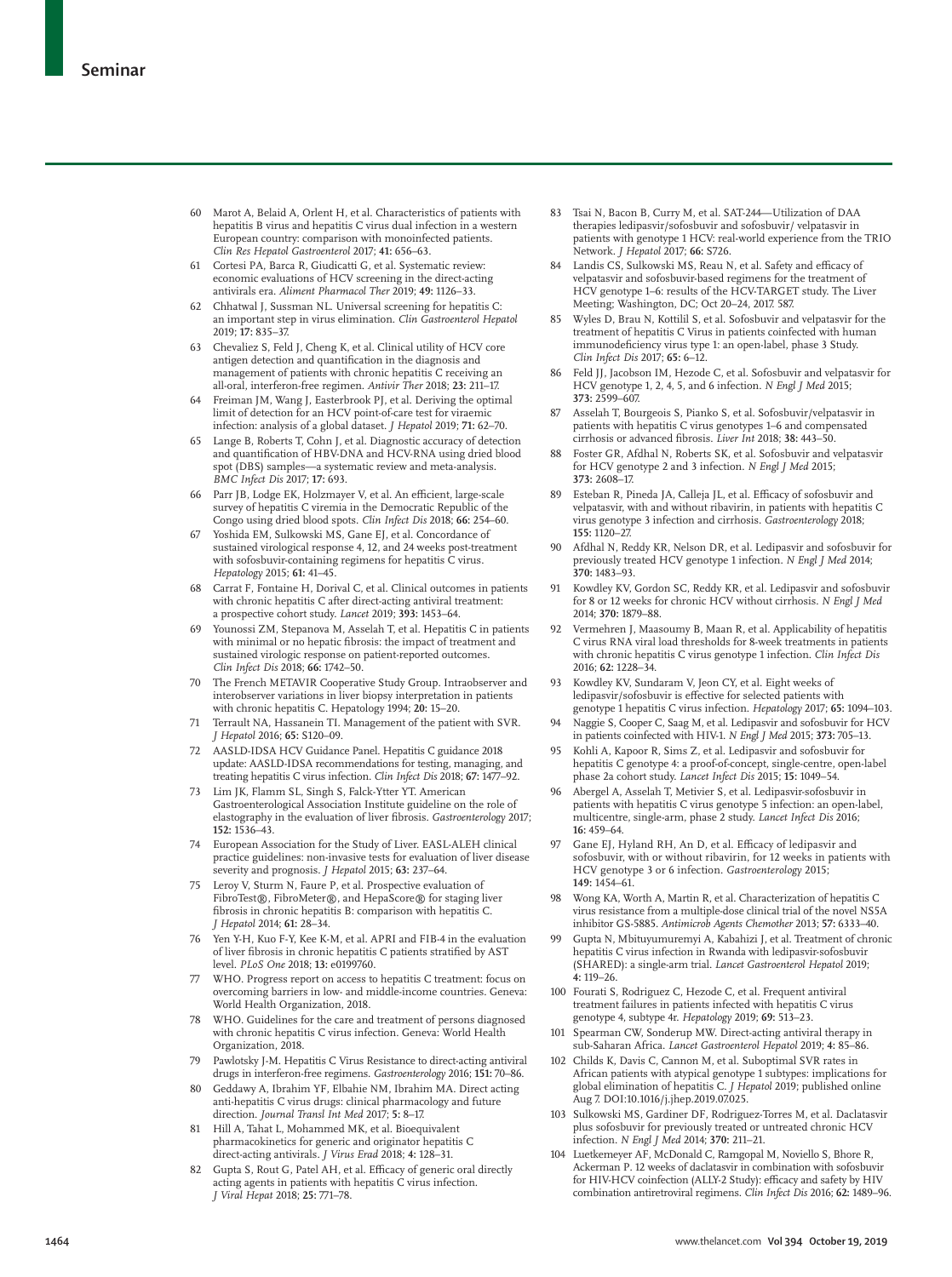- 105 Poordad F, Schiff ER, Vierling JM, et al. Daclatasvir with sofosbuvir and ribavirin for hepatitis C virus infection with advanced cirrhosis or post-liver transplantation recurrence. *Hepatology* 2016; **63:** 1493–505.
- 106 Belperio PS, Shahoumian TA, Loomis TP, Mole LA, Backus LI. Real-world effectiveness of daclatasvir plus sofosbuvir and velpatasvir/sofosbuvir in hepatitis C genotype 2 and 3. *J Hepatol* 2019; **70:** 15–23.
- 107 WHO. Guidelines for the care and treatment of persons diagnosed with chronic hepatitis C virus infection. Geneva: World Health Organization, 2018.
- 108 Iwamoto M, Sonderup MW, Sann K, et al. Real-world effectiveness and safety of daclatasvir/sofosbuvir with or without ribavirin among genotype 5 and 6 hepatitis C virus patients. *Hepatology* 2017; **66** (suppl 6)**:** 1264A–65A (abstr).
- 109 Omar H, El Akel W, Elbaz T, et al. Generic daclatasvir plus sofosbuvir, with or without ribavirin, in treatment of chronic hepatitis C: real-world results from 18 378 patients in Egypt. *Aliment Pharmacol Ther* 2018; **47:** 421–31.
- 110 Kwo PY, Poordad F, Asatryan A, et al. Glecaprevir and pibrentasvir yield high response rates in patients with HCV genotype 1–6 without cirrhosis. *J Hepatol* 2017; **67:** 263–71.
- 111 Brown RS Jr, Hezode C, Wang S, et al. Preliminary efficacy and safety of 8-week glecaprevir/pibrentasvir in patients with HCV genotype 1–6 infection and compensated cirrhosis: the Expedition-8 study. The Liver Meeting; San Francisco, CA; Nov 9-13, 2018.
- 112 Berg T, Naumann U, Stoehr A, et al. Real-world effectiveness and safety of glecaprevir/pibrentasvir for the treatment of chronic hepatitis C infection: data from the German Hepatitis C-Registry. *Aliment Pharmacol Ther* 2019; **49:** 1052–59.
- 113 Zeuzem S, Foster GR, Wang S, et al. Glecaprevir-pibrentasvir for 8 or 12 weeks in HCV genotype 1 or 3 infection. *N Engl J Med* 2018; **378:** 354–69.
- 114 Krishnan P, Pilot-Matias T, Schnell G, et al. Pooled resistance analysis in patients with hepatitis C virus genotype 1 to 6 infection treated with glecaprevir-pibrentasvir in phase 2 and 3 clinical trials. *Antimicrob Agents Chemother* 2018; **62:** e01249–18.
- 115 Zeuzem S, Ghalib R, Reddy KR, et al. Grazoprevir-elbasvir combination therapy for treatment-naive cirrhotic and noncirrhotic patients with chronic hepatitis C virus genotype 1, 4, or 6 infection: a randomized trial. *Ann Intern Med* 2015; **163:** 1–13.
- 116 Zeuzem S, Serfaty L, Vierling J, et al. The safety and efficacy of elbasvir and grazoprevir in participants with hepatitis C virus genotype 1b infection. *J Gastroenterol* 2018; **53:** 679–88.
- 117 Abergel A, Loustaud-Ratti V, Di Martino V, et al. High efficacy and safety of the combination HCV regimen grazoprevir and elbasvir for 8 weeks in treatment-naive, non-severe fibrosis HCV GT1b-infected patients: interim results of the STREAGER study. The International Liver Congress; Paris, France; April 11–15, 2018.
- 118 Kwo P, Gane EJ, Peng CY, et al. Effectiveness of elbasvir and grazoprevir combination, with or without ribavirin, for treatment-experienced patients with chronic hepatitis C infection. *Gastroenterology* 2017; **152:** 164–75.
- 119 Serfaty L, Jacobson I, Rockstroh J, et al. The accuracy of baseline viral load for predicting the efficacy of elbasvir/grazoprevir in participants with hepatitis C virus genotype 1a infection: an integrated analysis. *J Viral Hepat* 2019; **26:** 329–36.
- 120 Bourlière M, Gordon SC, Flamm SL, et al. Sofosbuvir, velpatasvir, and voxilaprevir for previously treated HCV infection. *N Engl J Med* 2017; **376:** 2134–46.
- 121 Jacobson IM, Lawitz E, Gane EJ, et al. Efficacy of 8 weeks of sofosbuvir, velpatasvir, and voxilaprevir in patients with chronic HCV infection: 2 phase 3 randomized trials. *Gastroenterology* 2017; **153:** 113–22.
- 122 Schlabe S, Rockstroh JK. Advances in the treatment of HIV/HCV coinfection in adults. *Expert Opin Pharmacother* 2018; **19:** 49–64.
- 123 Mucke MM, Backus LI, Mucke VT, et al. Hepatitis B virus reactivation during direct-acting antiviral therapy for hepatitis C: a systematic review and meta-analysis. *Lancet Gastroenterol Hepatol* 2018; **3:** 172–80.
- 124 Gane E, Lawitz E, Pugatch D, et al. Glecaprevir and pibrentasvir in patients with HCV and severe renal impairment. *N Engl J Med* 2017; **377:** 1448–55.
- 125 Bruchfeld A, Roth D, Martin P, et al. Elbasvir plus grazoprevir in patients with hepatitis C virus infection and stage 4–5 chronic kidney disease: clinical, virological, and health-related quality-of-life outcomes from a phase 3, multicentre, randomised, double-blind, placebo-controlled trial. *Lancet Gastroenterol Hepatol* 2017; **2:** 585–94.
- 126 Alric L, Ollivier-Hourmand I, Berard E, et al. Grazoprevir plus elbasvir in HCV genotype-1 or -4 infected patients with stage 4/5 severe chronic kidney disease is safe and effective. *Kidney Int* 2018; **94:** 206–13.
- 127 Pawlowska M, Sobolewska-Pilarczyk M, Domagalski K. Hepatitis C virus infection in children in the era of direct-acting antiviral. *World J Hepatol* 2018; **24:** 2555–66.
- 128 Verna EC, Abdelmessih R, Salomao MA, Lefkowitch J, Moreira RK, Brown RS Jr. Cholestatic hepatitis C following liver transplantation: an outcome-based histological definition, clinical predictors, and prognosis. *Liver Transplant* 2013; **19:** 78–88.
- 129 Cotter TG, Paul S, Sandikci B, et al. Improved graft survival after liver transplantation for recipients with hepatitis C virus in the direct-acting antiviral era. *Liver Transplant* 2019; **25:** 598–609.
- 130 Belli LS, Berenguer M, Cortesi PA, et al. Delisting of liver transplant candidates with chronic hepatitis C after viral eradication: a European study. *J Hepatol* 2016; **65:** 524–31.
- 131 Pascasio JM, Vinaixa C, Ferrer MT, et al. Clinical outcomes of patients undergoing antiviral therapy while awaiting liver transplantation. *J Hepatol* 2017; **67:** 1168–76.
- 132 Coilly A, Roche B, Duclos-Vallee JC, Samuel D. Optimum timing of treatment for hepatitis C infection relative to liver transplantation. *Lancet Gastroenterol Hepatol* 2016; **1:** 165–72.
- 133 Chen CH, Chen CH, Lin CL, et al. Real-world safety and efficacy of paritaprevir/ritonavir/ombitasvir plus dasabuvir +/- ribavirin in patients with hepatitis C virus genotype 1 and advanced hepatic fibrosis or compensated cirrhosis: a multicenter pooled analysis. *Sci Rep* 2019; **9:** 7086.
- 134 El-Sherif O, Jiang ZG, Tapper EB, et al. Baseline factors associated with improvements in decompensated cirrhosis after direct-acting antiviral therapy for hepatitis C virus infection. *Gastroenterology* 2018; **154:** 2111–21.
- 135 Terrault NA, McCaughan GW, Curry MP, et al. International Liver Transplantation Society consensus statement on hepatitis C management in liver transplant candidates. *Transplantation* 2017; **101:** 945–55.
- 136 Terrault NA, Berenguer M, Strasser SI, et al. International liver transplantation society consensus statement on hepatitis C management in liver transplant recipients. *Transplantation* 2017; **101:** 956–67.
- 137 Agarwal K, Castells L, Mullhaupt B, et al. Sofosbuvir/velpatasvir for 12 weeks in genotype 1–4 HCV-infected liver transplant recipients. *J Hepatol* 2018; **69:** 603–07.
- 138 Reau N, Kwo PY, Rhee S, et al. Glecaprevir/pibrentasvir treatment in liver or kidney transplant patients with hepatitis c virus infection. *Hepatology* 2018; **68:** 1298–307.
- 139 Colombo M, Aghemo A, Liu H, et al. Treatment with ledipasvir-sofosbuvir for 12 or 24 weeks in kidney transplant recipients with chronic hepatitis C virus genotype 1 or 4 infection: a randomized trial. *Ann Intern Med* 2017; **166:** 109–17.
- 140 Karampatou A, Han X, Kondili LA, et al. Premature ovarian senescence and a high miscarriage rate impair fertility in women with HCV. *J Hepatol* 2017; **68:** 33–41.
- 141 Chappell CA KE, Katherine Bunge K, et al. A phase 1 study of ledipasvir/sofosbuvir in pregnant women with hepatitis C virus. Conference on Retroviruses and Opportunistic Infections; Seattle, WA; March 4–7, 2019 (abstr 87).
- 142 Guarino M, Sessa A, Cossiga V, Morando F, Caporaso N, Morisco F. Direct-acting antivirals and hepatocellular carcinoma in chronic hepatitis C: a few lights and many shadows. *World J Gastroenterol* 2018; **24:** 2582–95.
- 143 Waziry R, Hajarizadeh B, Grebely J, et al. Hepatocellular carcinoma risk following direct-acting antiviral HCV therapy: a systematic review, meta-analyses, and meta-regression. *J Hepatol* 2017; **67:** 1204–12.
- Saraiya N, Yopp AC, Rich NE, Odewole M, Parikh ND, Singal AG. Systematic review with meta-analysis: recurrence of hepatocellular carcinoma following direct-acting antiviral therapy. *Aliment Pharmacol Ther* 2018; **48:** 127–37.